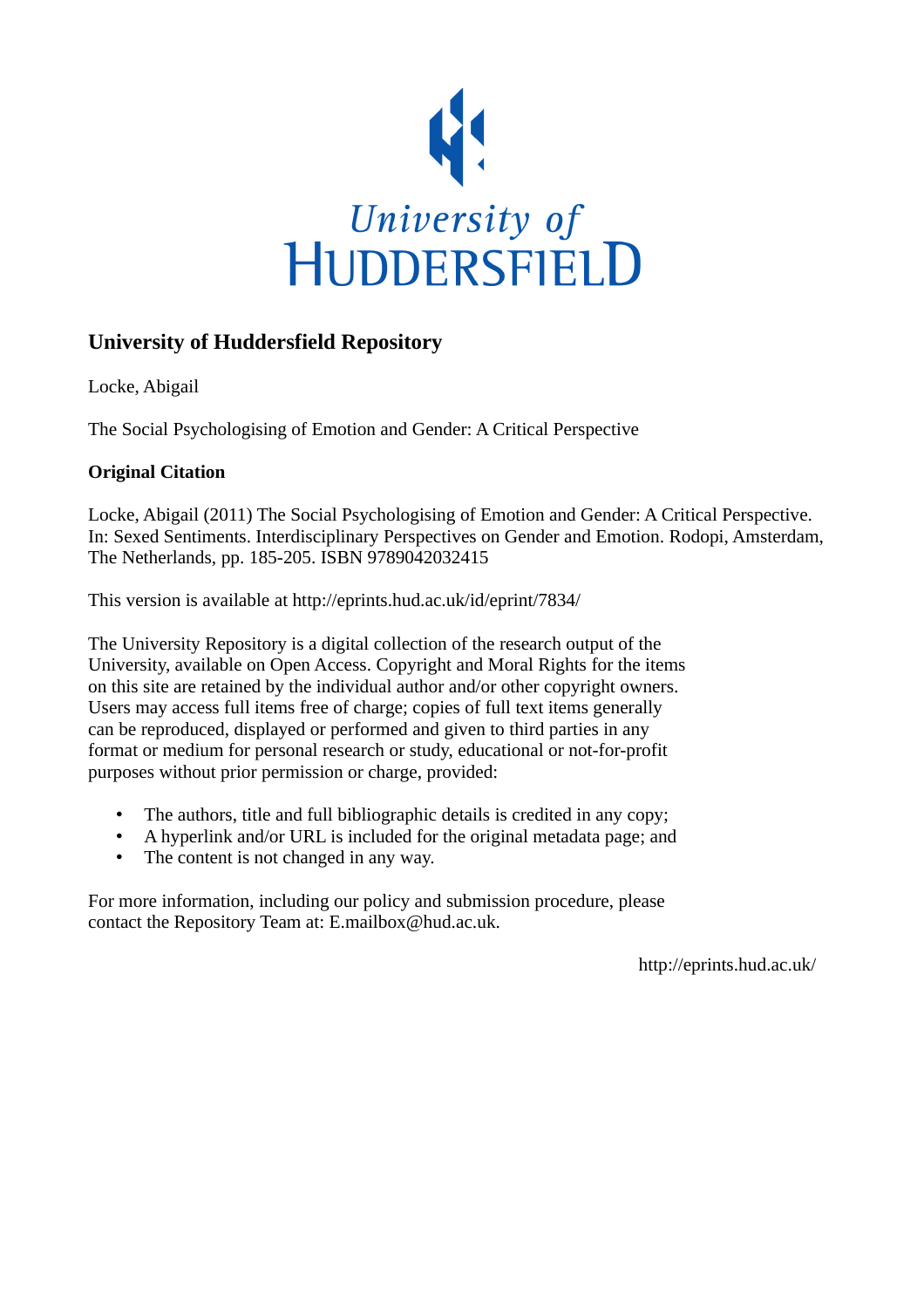# **The Social Psychologising of Emotion and Gender**

**A Critical Perspective** 

## Abigail Locke

## *Abstract*

This chapter offers an overview of psychology's approach to sex differences in emotion, beginning from a discussion of how psychology has approached emotion. The chapter takes a critical, social-constructionist stance on emotion and critiques psychology's essentialist stance. Moreover, it introduces a new direction in psychology in which emotion and gender are studied from a discursive perspective, in which emotion words and concepts can function interactionally. The article considers two examples. In the first, a woman is positioned as emotional and by implication, irrational. The second example investigates how the popular concept of 'emotion work', one that typically constructs women as down-trodden, can in fact be used as a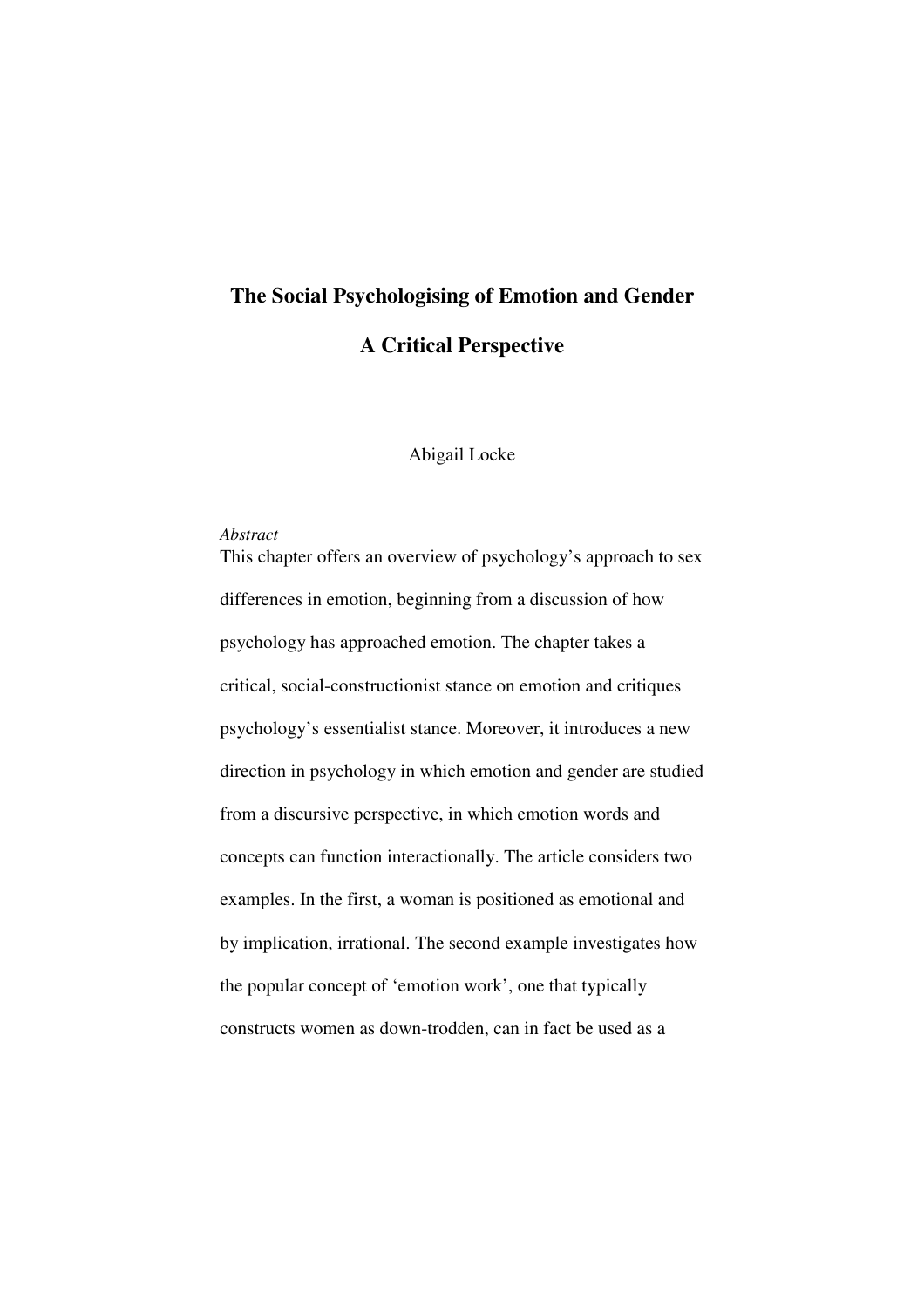resource for young women to manage their identities in

interactions. Indeed it is constructed as something that makes

them powerful in relation to the vulnerable males they discuss.

This chapter will provide a critical overview of psychology's stance on emotion and gender. Since psychology's inception as an academic discipline in the late nineteenth century, the topic of emotion has been one of its major themes, from early behaviourist theories of James in 1884 to cognitive explanations (e.g. Lazarus 1994), through to studies in affective neuroscience (Davidson 2000; LeDoux 1995; Panksepp 1992) and social constructionist and discursive accounts (Edwards 1999; Harre 1983; Locke and Edwards 2003). In many social psychological studies, two main approaches have been taken to differences between the sexes with regards to emotional experience and expression:the essentialist and the social-constructionist approach. This article surveys their characteristics and then introduces a more recent development in psychology's study of gender and emotions, the discursive approach. This approach is inspired by the socialconstructivist movement, but takes a new perspective by focusing on the ways in which emotion talk is employed strategically in local interaction.

 The essentialist approach of emotions in psychology treats differences in emotion and sex from an essentialist stance, as a matter of fact and puts them down to reasons of presumed physiological difference between men and women with studies reporting differences in physiological reaction or brain structure (e.g. Frankenhaeuser, Dunne and Lundberg 1976; Kring and Gordon 1998; Gur, Gunning-Dixon, Bilker and Gur 2002). Mainstream psychologists tend to take an essentialist stance to emotion, regarding it as having cognitive, behavioural and biological aspects (e.g. Clore, Ortony and Foss 1987). Essentialist psychologists have argued for the existence of a set of basic emotions (Darwin 1871; Ekman 1992) that are cross-cultural,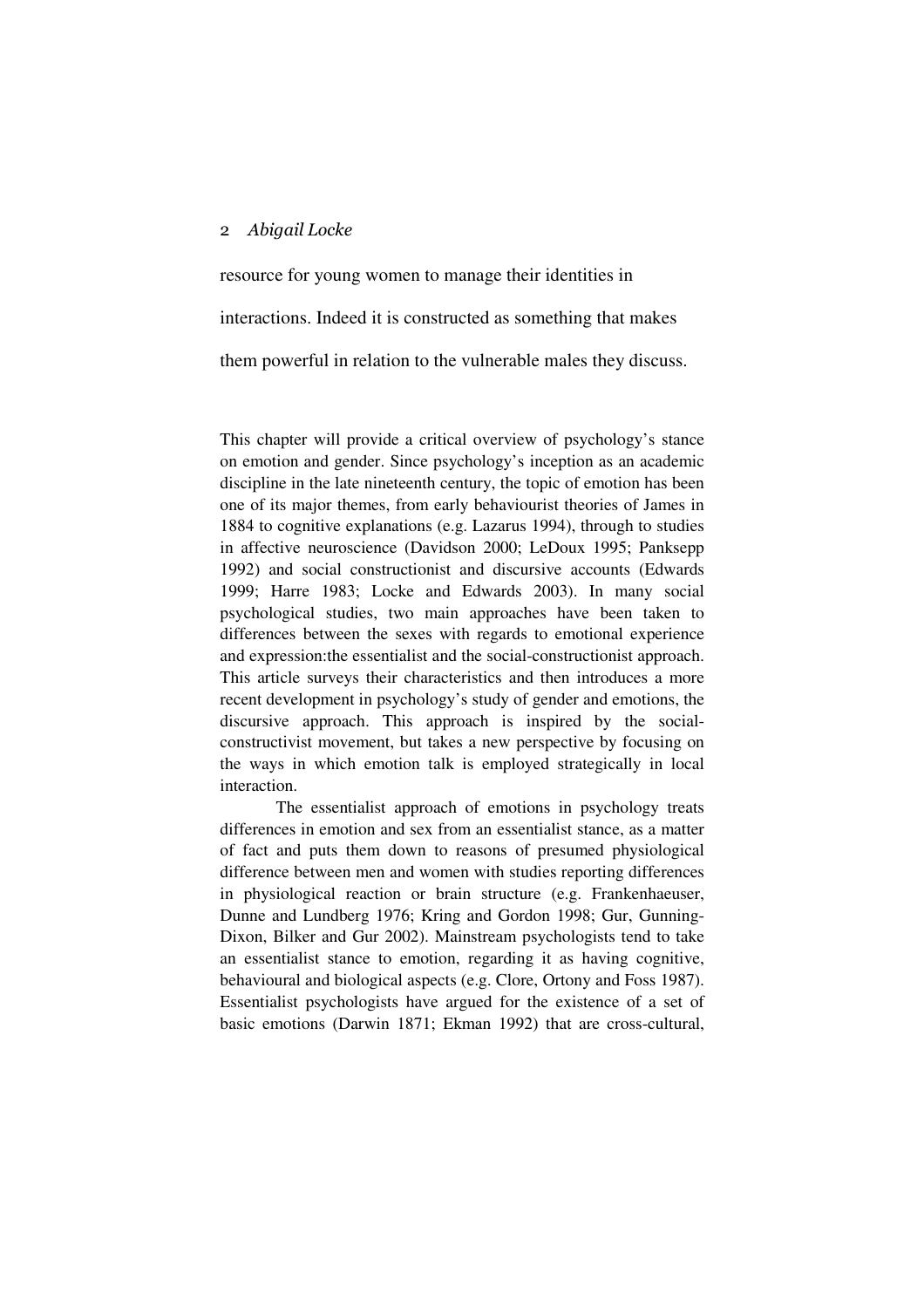universal across time and place, and due to innate human physiology. Although there is still some disagreement as to the number of basic emotions and the labels given to them, this view within psychology is immensely popular with many emotion theorists endorsing it (e.g. Arnold 1960; Frijda 1994; James 1884; Lazarus 1994).

A challenge comes to this side of psychology from social psychologists who endorse a social-constructionist perspective on emotion. Social-constructionist approaches to emotion claim that emotions have a socio-cultural backdrop, and are not simply matters of biology. According to Vivien Burr (1995, 2003) in her comprehensive text on the subject, social constructionism holds that social processes sustain knowledge and that knowledge and action go together. Thus, in terms of relationships between sex, gender and emotion, social constructionists consider how emotion terms are considered within a society, in particular within their assumed gendered usage. As a theoretical stance within psychology, social constructionism has presented a challenge to the essentialism so prevalent within the discipline of psychology, and offered a view that challenges realist assumptions and considers historical and cultural specificity. Within social psychology, different methods have represented themselves as having a social-constructionist backdrop, including critical psychology, Foucauldian discourse analysis, and discursive psychology. We will consider examples from discursive psychology in the field of emotion studies further on in the chapter.

Social constructionist approaches to emotion gained momentum when issues around cultural and historical differences in emotion and etymology were taken into consideration. The essentialist idea of a 'basic set of emotions' was problematized by cross-cultural studies (Heelas 1996). Anthropologists such as Michelle Rosaldo and Catherine Lutz found that in certain cultures names for emotions existed that were not common to Western society. Lutz's work with the Ifaluk in the Southwest Pacific found that this culture had a specific term for justified anger 'song,' that was not present in our society and argued that claims to feel an emotion are bound up with cultural, moral and political considerations rather than inner, discrete feelings (Lutz 1988). Similarly, Rosaldo's work with the Ilongot, a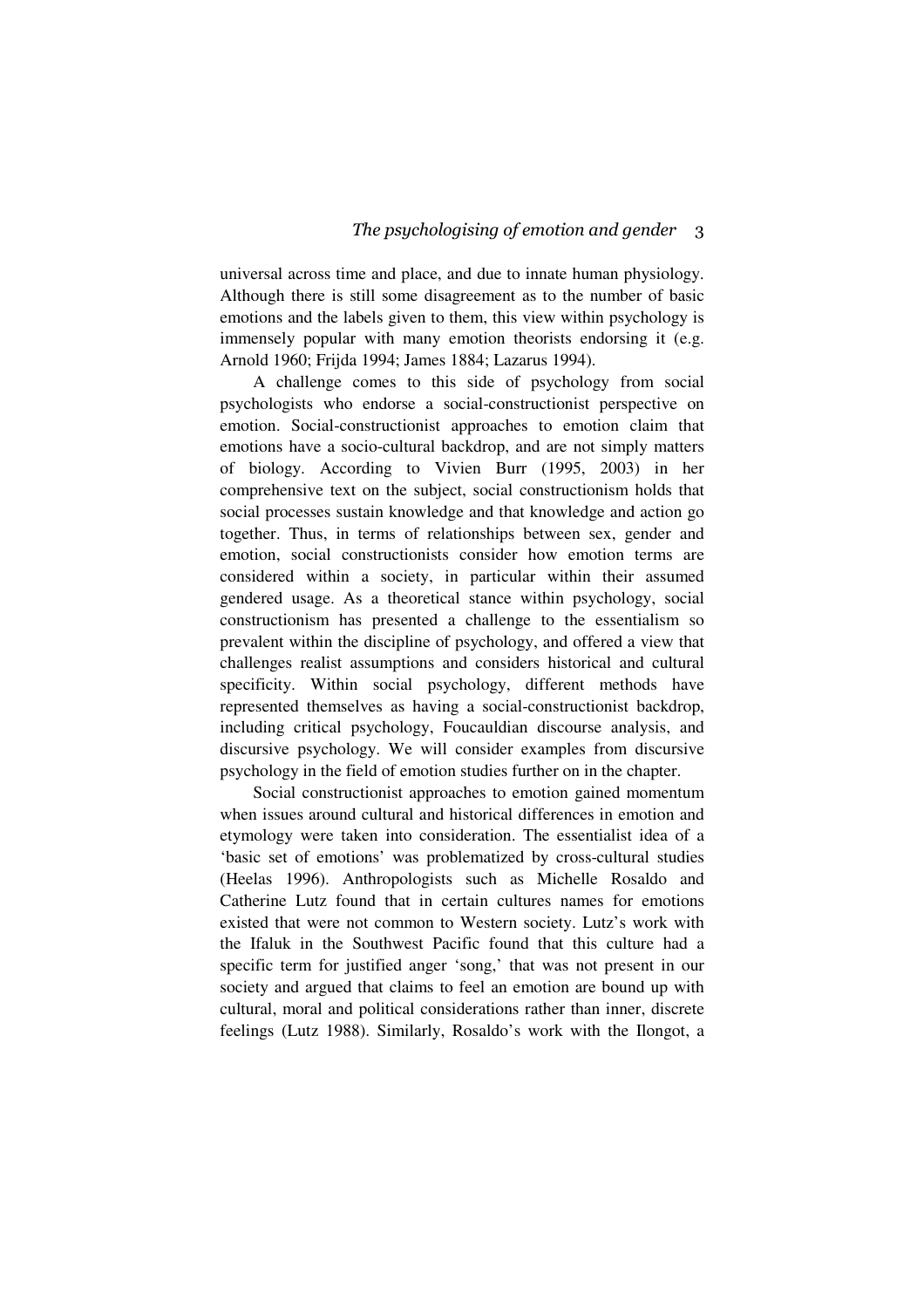tribe living in the Luzon Island of the Philippines, found emotions to be culturally specific rather than universal (Rosaldo 1980). Finally, anthropologist Clifford Geertz (1973) argued that different cultures have different concepts of self and that emotions are part of this notion of self, hence emotions are culturally bound up with, and enacted as, social processes. These anthropological studies have shown how different cultures appear to experience different emotions and, in addition, how these emotions work within the moral framework of accountability in each culture. Therefore, the work of these three anthropologists caused concerns over the claim that emotion is an inner, discrete, universal state.

A second problem for the basic emotions argument came through the study of etymology. Studies on the etymology of 'affect' terms show how the meaning and importance of terms has changed over time (E.g. Edwards 1999; Gergen 1995; Harré 1983). For example in the sixteenth century, words such as 'sanguine' or 'melancholy' were commonplace and yet are rarely used today (Harré 1983). Edwards (1997) examined the etymology of 'worry' and 'surprise' and noted the shifts in meaning that had occurred with these terms. In the case of 'worry,' the term shifted from referring to strangulation in the eighth century, to sheep being attacked ('worried') by dogs in 1380, to today's meaning in which the term denotes an anxious mind-set. Theodore Sarbin (1986) moves the argument one step further to examine the etymology of the word 'emotion' itself and found that until approximately three hundred years ago '[e]tymologically, emotion denoted outward-directed movement, as in migrations. The meaning was transferred to movements within the body. For the past 300 years or more, observers have focused on such perceived or imagined internal movements' (Sarbin 1986, 84). As Edwards (1997 1999) argues, such shifts in emotion labels are tied to changes in moral orders, social relations and accountability. Thus there are similarities between the arguments in the anthropological studies of Lutz and Rosaldo and the etymology of emotion labels, which create problems for the inner, discrete, and universal conceptualisation of emotion.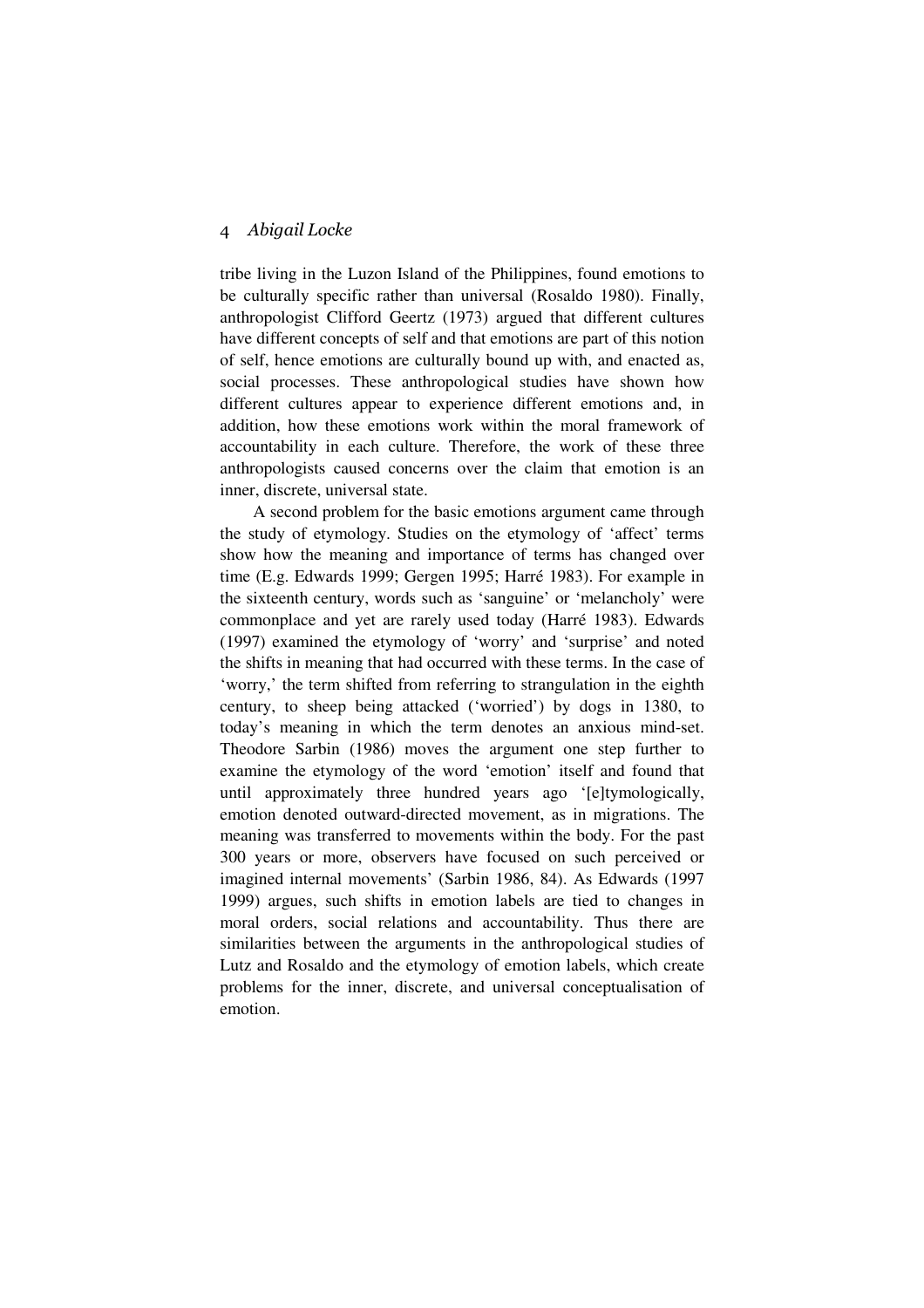#### *Gender, emotion and the (re)socialisation of expression*

Many researchers argue that traditional stereotypes of the emotional woman set against the rational, non-emotional man are culturally evident and endorsed (Fischer 1993; Lupton 1998; Lutz 1990; Timmers, Fischer and Manstead 2003).

This appears to be the case from early on in childhood. As Widen and Russell (2002) note, even pre-schoolers in the USA were aware of gender and attributed emotions based on gender stereotypes. This construct of females as emotional is an assumption which can be hard to undermine, as Shields and Crowley note: 'stereotypic representations of the emotional female / unemotional male are so prominent in North American culture that these stereotypes reinforce the notion that the starting point for any gendered-based analysis of emotion should be gender *differences* in emotion' (Shields & Crowley 1996, 219; their emphasis). For example a study by Brebner (2003) using both Australian and international samples on experience and intensity of eight emotional states (affection, anger, contentment, fear, guilt, joy, pride and sadness), found that women in both samples reported a higher frequency of emotions than men. The only emotion that men had a higher frequency and intense experiences of was pride. Similarly a recent study by Glenberg, Mouilso, Havas and Lindeman (2009) found that women were more reactive emotionally than men. They further claimed that women understood sadness more than men, whereas men had a greater grasp of anger than women. Their participants' task was to comprehend an emotional message when in an opposing emotional state. Glenberg *et al.* found that for women it took longer to read a happy message when sad, but for men, it was being angry that slowed the reading of a happy sentence. What is of interest for the present essay is the way in which sex differences in emotion were represented (and accepted by the journal!) as an unproblematic statement of fact, rather than a social construct or product of socialisation.

Many studies within psychology that conclude that women are more emotional than men focus only on the *expression* of emotion. Hall (1984) conducted a meta-analysis of facial expressiveness and found that females were more facially expressive than men. However,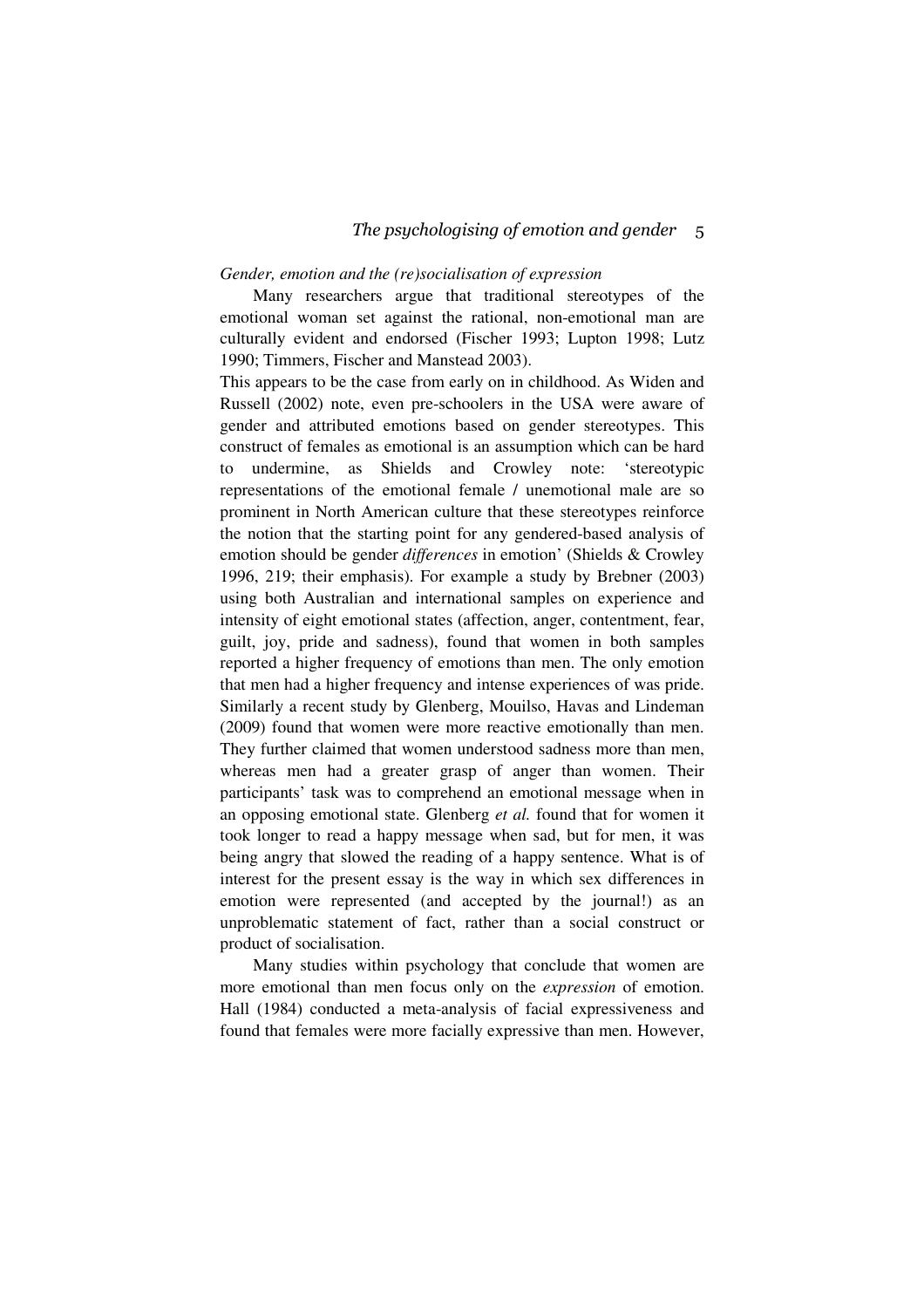in more recent work, Hall, Carter and Horgan (2000) note that 'nonverbal behavior does not necessarily signify emotion' (97), that is the experience of emotion may indeed differ from the expression of emotion. Other studies have reported that women appear more prepared to talk about and express emotions than men (Fischer 1993). Huston-Comeaux and Kelly (2002) found a link between the appropriateness of emotional expression and sex and argue that this stereotyping leads to 'a fairly narrow range of possible emotional expressions for women' (7). Similarly, Brody (2000) found that display rules of emotion generally conform to gender stereotypes, and that these stereotypes are more robust in interpersonal settings. Simon and Nath (2004) found that in American culture, the sexes differed in their reporting of the frequency of positive and negative emotions. However, they found a strong link between social position and emotional expression, with those in lower social positions, often women, reporting more negative affect. This demonstrates that the relationship between emotion and sex is not a psychological one, but rather a societal and cultural construct, with factors like class and ethnicity intersecting with gender. Thus, Fischer (1993) claims that emotionality should not be considered one of the basic dimensions to distinguish the sexes, and that the 'claim that women are more emotional than men tells us more about our cultural stereotypes than about actual sex differences in emotions' (Fischer 1993, 312).

Psychology has typically offered explanations of phenomena in biological and cognitive terms. This, as some feminists have argued, is due to its unacknowledged patriarchal foundations (see Burr, 1998 for further discussion on this). As Cameron declares '[d]ifferences in men's and women's verbal behaviours are [...] explained in biological terms' (2007, 8). As recent studies on sex differences and emotion in psychology also demonstrate (e.g. Glenberg, *et al.* 2009), the discipline attributes verbal behaviours such as discourse and other affective displays to biological factors rather than cultural display norms. In psychology, the outer, discursive and material world becomes theorised as an inner, emotional essence. However, as Catherine Lutz (1990) notes from an anthropological stance, emotion is cultural, constructed by people and not nature (40).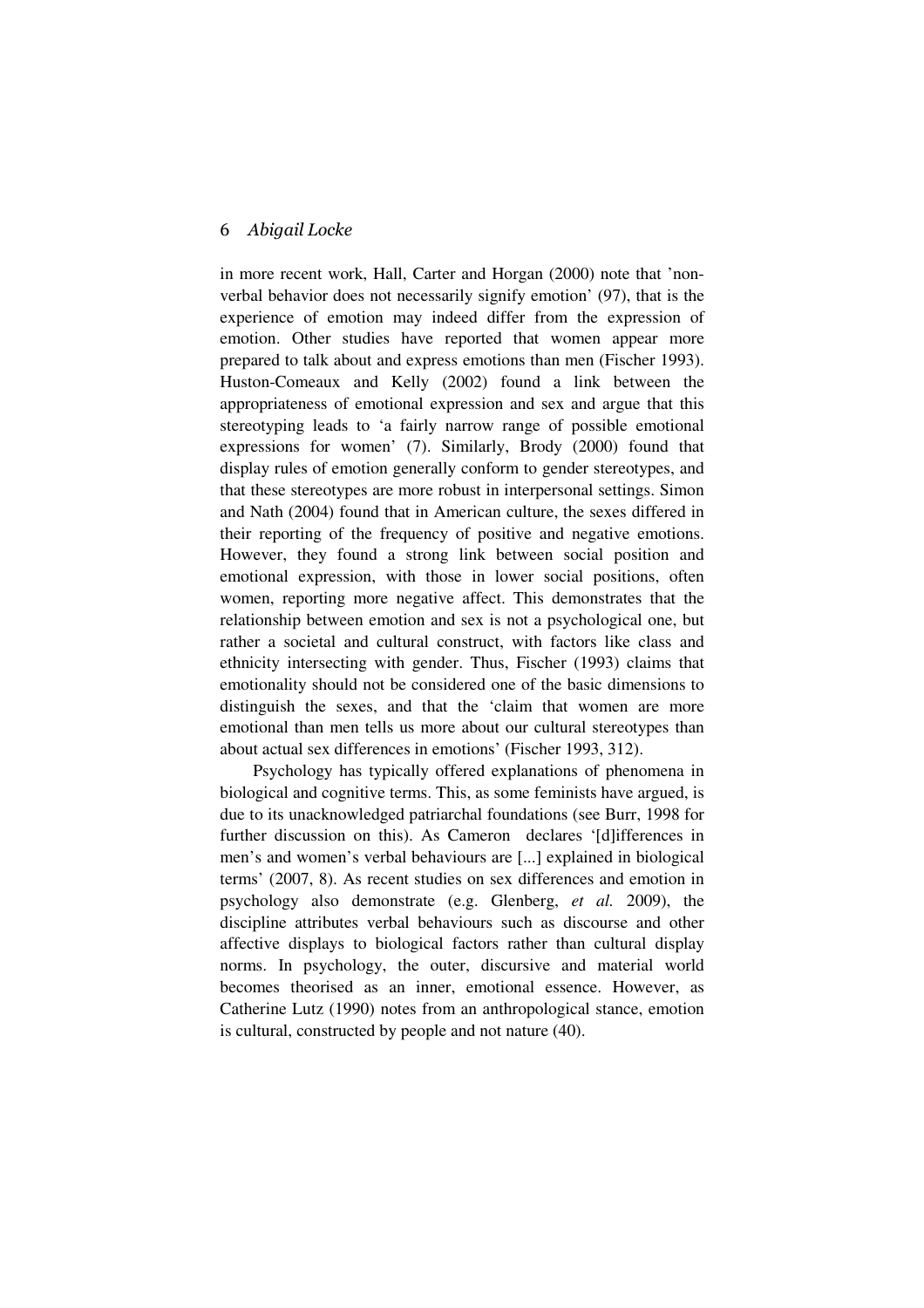#### The psychologising of emotion and gender  $\overline{7}$

Within social science more generally, there is strong evidence for constructed gendered perceptions of emotionality and in particular, the stereotypical view of female emotionality (Shields 2002). Indeed Arlie Hochschild in her famous study *The Managed Heart* (1983) conducted in the USA, claimed that women were more emotionally expressive than men, and this was due to their social conditioning beginning in childhood. Hochschild (1983) is one of the theorists who argue that gender roles, emotional expressions and responses are socialised into us (see also Eisenberg, Cumberland & Spinrad 1998). Hochschild further claimed that women were responsible in society for the 'emotion work'which involved amongst other things, caring for others. Specifically, women managed their own as well as men's well-being in relationships. Hochschild argued that the cultural norms for doing this work pointed to 'emotion work' as a female, rather than male, enterprise. This emotion work is linked with notions of the 'capacity to care' (e.g. Hollway 2006) that regards women as being more in touch with their emotions, in particular empathy and caring, and thus as more suited to the caring professions. Catherine Theodosius's recent study (2008) on emotion work in nursing and Billie Hunter and Ruth Deery's (2009) comments on emotion work and midwifery support this view.

Other researchers argue more generally that our personal identities are framed around notions of masculinities and femininities (Lyons 2009) and therefore our gender becomes a salient feature of who we are. If, as Judith Butler argues, gender is a performative construct (Butler 1990), one that is performed through our daily activities, then, emotion and the norms of its expression are part of this performance. Emotions can be seen as something that we learn through our cultural socialisation to express or not express, depending highly on the contexts of both gender and situation. Thus emotion can become part of our identity, something that we express appropriately in the light of societal norms.

Perceived gender differences that appear in emotionality can be seen as being due to cultural expectations of emotional expression and long-held stereotypical notions of the 'emotional female' and 'nonemotional male'. Such a position proposes that emotionality in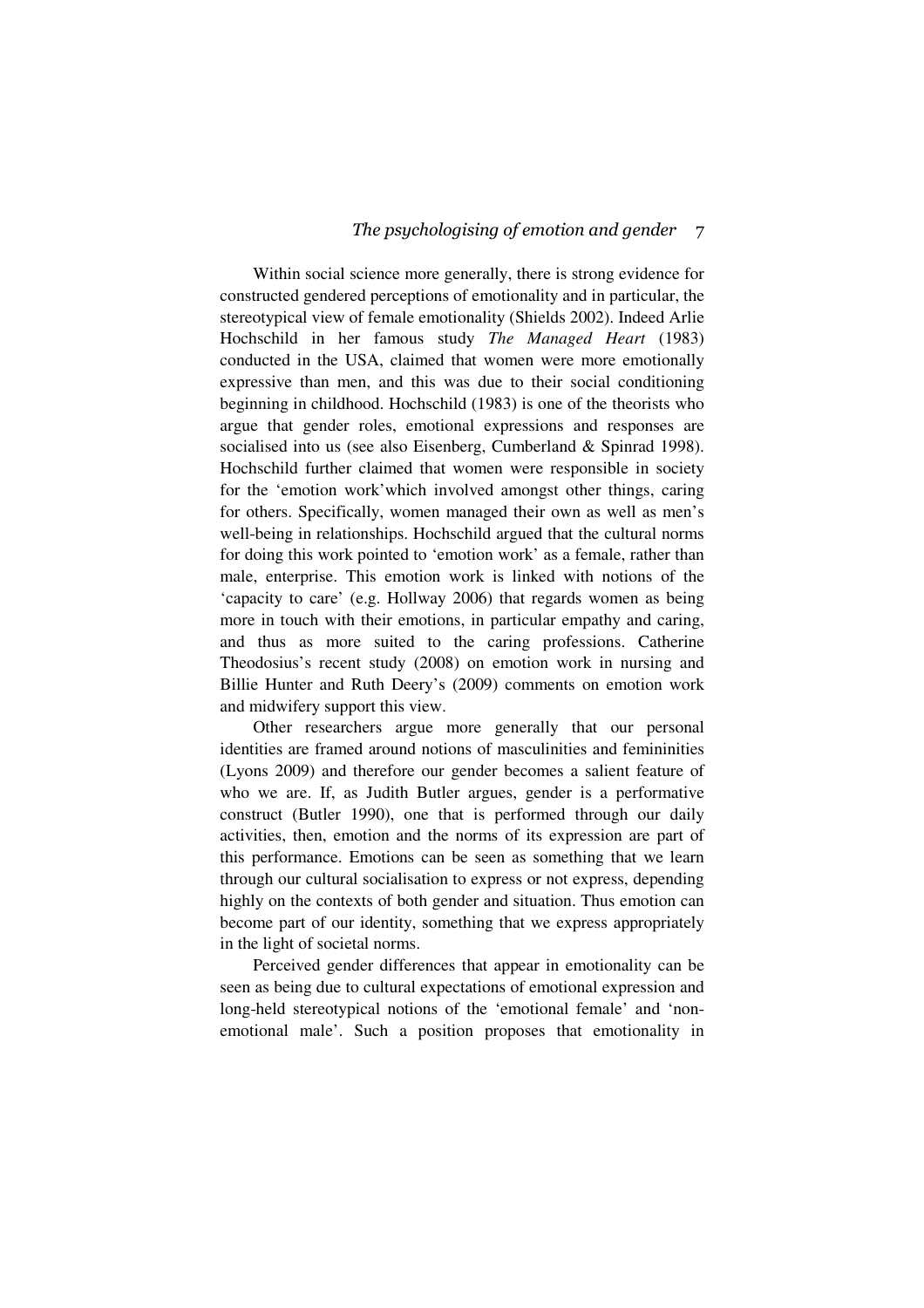Western culture is culturally coded as feminine, whereas rationality is coded as masculine (Lupton 1998), and masculine identity is bound up with restrictive emotionality (Jansz 2000). Jakupcak, Salters, Gratz and Roemer (2003) in a psychological study based in the USA, found that both masculine ideology and masculine gender roles induced men's fear of emotions. They argue that boys learn through socialisation to be less emotional than girls and they show a fear of being seen as emotional. Indeed many texts on relationships discuss women's complaints of men withholding emotions and intimacy within relationships (Langford 1999; Tannen 1990). As Fivush and Buckner (2000) claim, the traditional stereotypes surrounding gender and emotion remain. They note that : '[a]lthough the traditional stereotype of the weeping female and the stoic male have softened somewhat over the past twenty years […] one of the strongest stereotypes related to gender continues to centre on emotionality' (Fivush and Buckner 2000, 234). Catherine Lutz similarly suggests that 'qualities that define the emotional, also define women. For this reason, any discourse on emotion is also, at least implicitly, a discourse on gender.' (Lutz 1990, 151). This cultural coding of emotionality as feminine has social and political consequences. Kenneth Gergen has noted that "[e]motion terms are socially and politically loaded" (Gergen 1999, 108) with emotionality having the potential to be used as a subtle and indirect means of evaluating a person. Gergen cites examples of common binaries in western society for example, 'rational versus emotional', 'effective versus ineffective', and *'*strong versus weak,' and notes the imbalance provided in the binaries, arguing that the former term is often privileged over the latter, i.e. it is deemed to be better to be rational rather than emotional. These binaries are often used in depictions of sex difference, often with men associated with the privileged terms. The notion that women are more emotional than men is so ingrained in Western cultural beliefs that it is hard to dismantle this myth as a social construction. As Shields and Crowley note '[i]n so far as they are foundational to our understanding of emotion, we may not even recognise them as beliefs, but rather revere them as reality' (Shields & Crowley 1996, 223).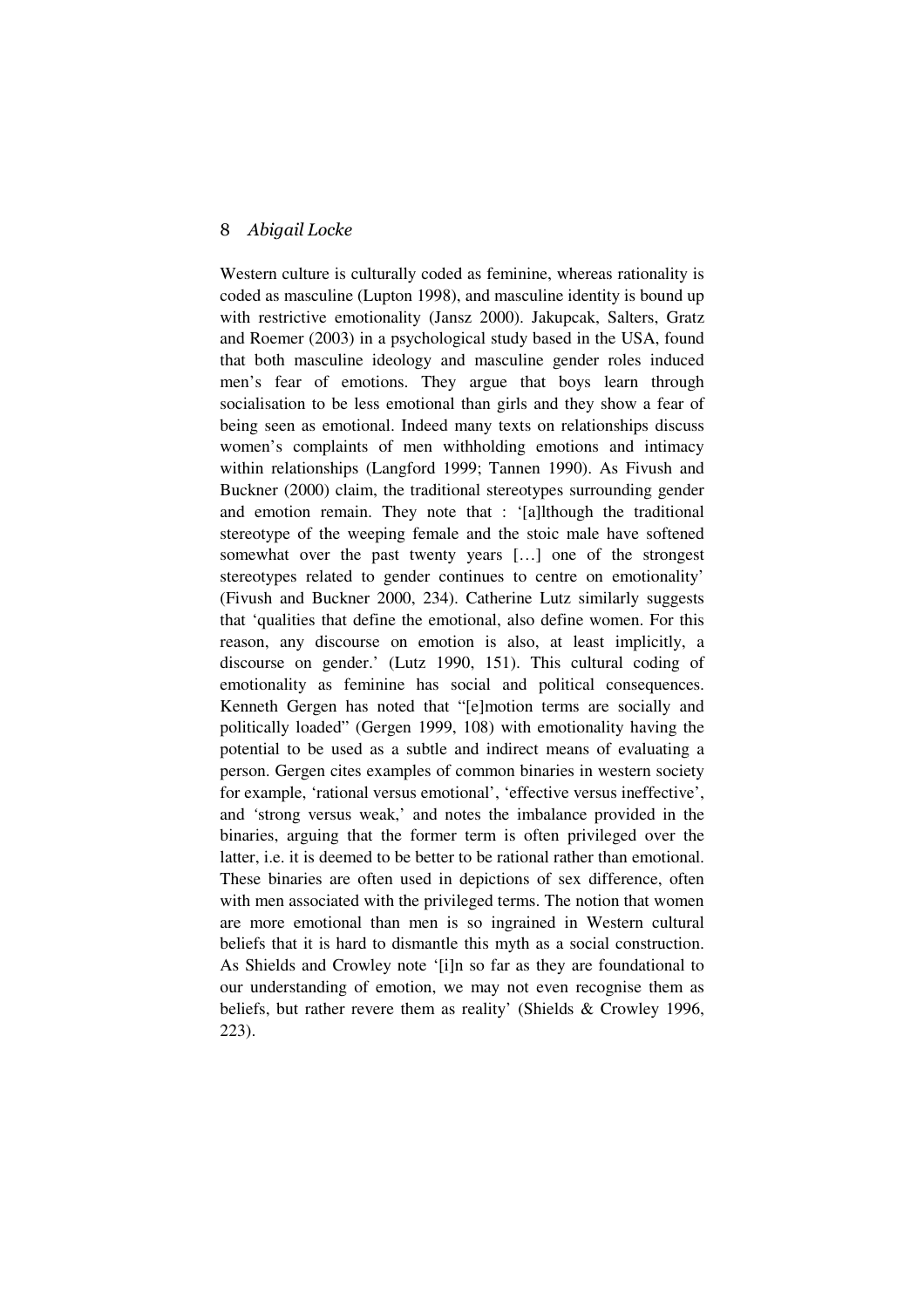## The psychologising of emotion and gender  $9$

#### *The rhetoric of emotion: insights from discursive psychology*

This view of the binary operations of gender norms and emotion, however, leaves little room for individual agency. A third and more recent approach in psychology takes the social-constructionist approach a step further by studying emotion as discursive and interactional. This approach studies the ways emotion discourse and concepts are used rhetorically in interactions. The social constructions of gender and emotionality contain certain internal contradictions that individuals can use to their advantage in interactions. A person's (in- )ability to control their emotions, for example, may form a criterion for judging their actions and construct dispositions (see also Edwards 1999). It can be argued that there is a shared Western cultural view that emotions, if not controlled, can be dangerous (Parrott 1995), something that Catherine Lutz calls the 'rhetoric of control' (Lutz 1990). From this perspective, the corollary of emotional weakness is an elevation of social status for those who have the ability to control their emotions (Lutz 1990; Parrott 1995). However, rhetorically another construction exists in which being unemotional, cold or aloof is seen as a negative characteristic, as is the case with restrictive masculinity and 'fear' of expressing emotions (Jansz 2000; Japucak, *et al* 2003). As Lutz notes when discussing the rhetoric of control, the (Western) culturally constructed emotionality of women similarly contains a number of contradictions. Although women's emotions are never seen as a characteristic strength or as controllable, women are on the one hand seen as pliant and weak, and on the other as potentially dangerous, powerful and uncontrollable (Lutz 1990). Similarly, emotional expressiveness is on the one hand seen as related to better dealings in social relationships (a discourse of emotional intelligence), yet, on the other hand, being too emotional has been portrayed in a negative light and at times, linked with gender (a discourse of vulnerability). These contradictions in the social and gender constructions of emotionality leave room for individual manoeuvre in interactions.

An example of such room for manoeuvre can be found in a case study in the business realm in the USA by Callahan, Hasler and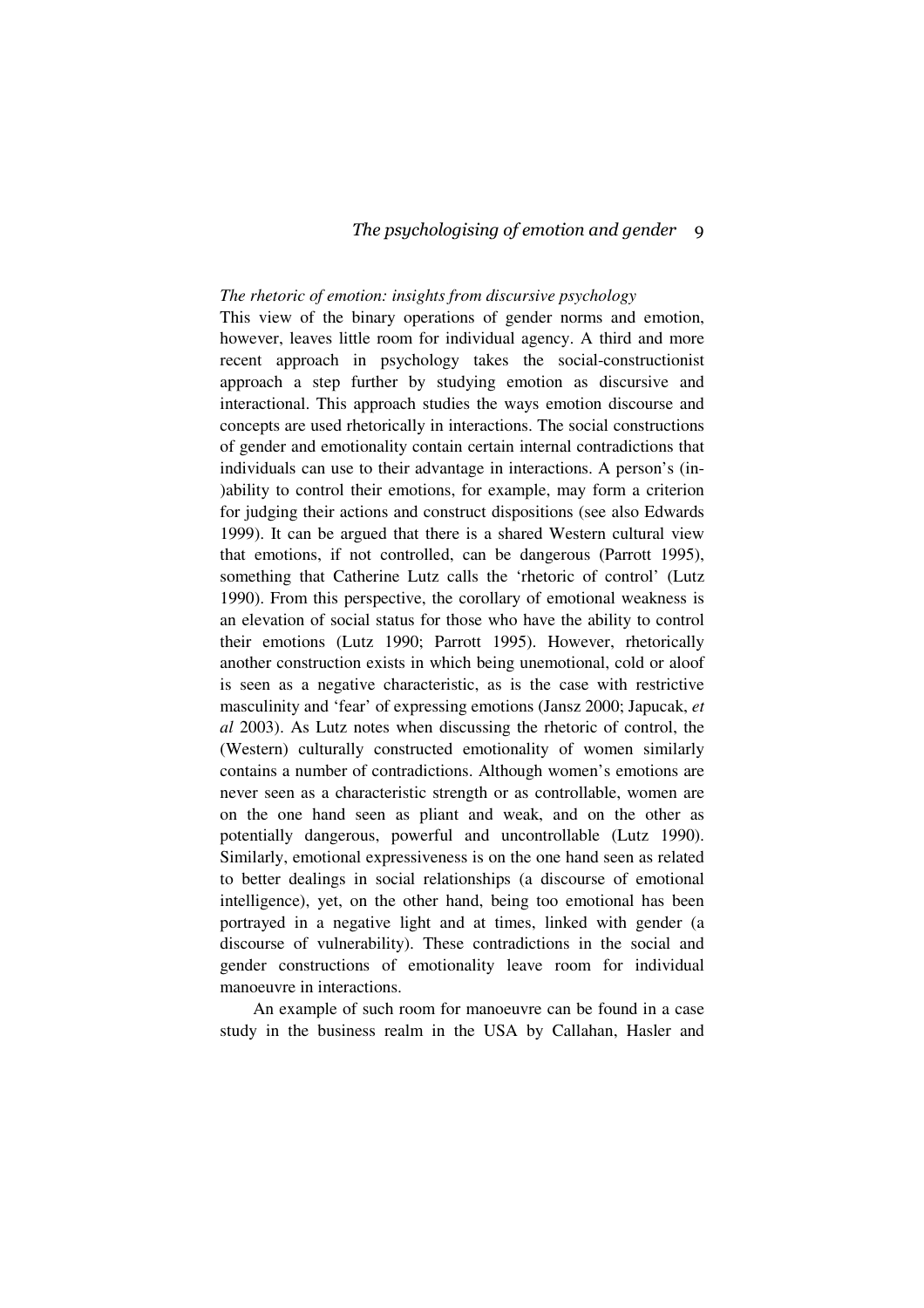Tolson (2005). When examining emotional expressiveness and gender differences amongst senior executives, they found that female executives reported themselves as less emotionally expressive than male executives. The authors claim that their results are surprising, as femininity and emotional expressiveness are becoming regarded as important in the business world. Interestingly, male executives may report higher levels of expressiveness due to a 'changing culture which is just beginning to accept "feminine traits" such as expressiveness' (521). However, what is also of interest is that the female executives were not willing to claim to be emotionally expressive. This example demonstrates not only that there are contradictions within the discourse of gender, emotionality and leadership in the workplace, but also that individuals are able to appropriate these social constructions strategically in their everyday lives by profiling themselves as adhering to, or deviating from, them.

This interactional nature of emotion discourse has been studied discursively in psychology (e.g. Buttny 1993; Edwards 1997, 1999; Locke 2001, 2003; Locke and Edwards 2003). Rather than studying the 'actual' role or existence of emotional states, emotions are approached as social and discursive phenomena (Edwards 1999; Parrot and Harré 1996), produced as part of a narrative framework and utilised for accounting purposes. Accounting in this sense refers to the ways in which we use language to justify ourselves or blame others. Research in this field has demonstrated how emotion discourse and concepts can be used rhetorically to construct versions of character and to signify to others how events are problematic or out of the ordinary (Buttny 1993). It has been proposed that emotion talk or discourse is an important part of how social accountability is produced (e.g. Lutz 1988, 1990) and forms an integral part of the accounting process. It can be used to make sense of people's actions (Sarbin 1989), or to imply that circumstances are problematic or out of the ordinary (Buttny 1993) or in contrast to rational thought (Edwards 1999). The literature on emotion discourse within psychology is still rather limited and has been related to interpersonal areas such as relationship and couple counselling (Edwards 1999) and legal discourse (Locke and Edwards 2003). However, it borrows heavily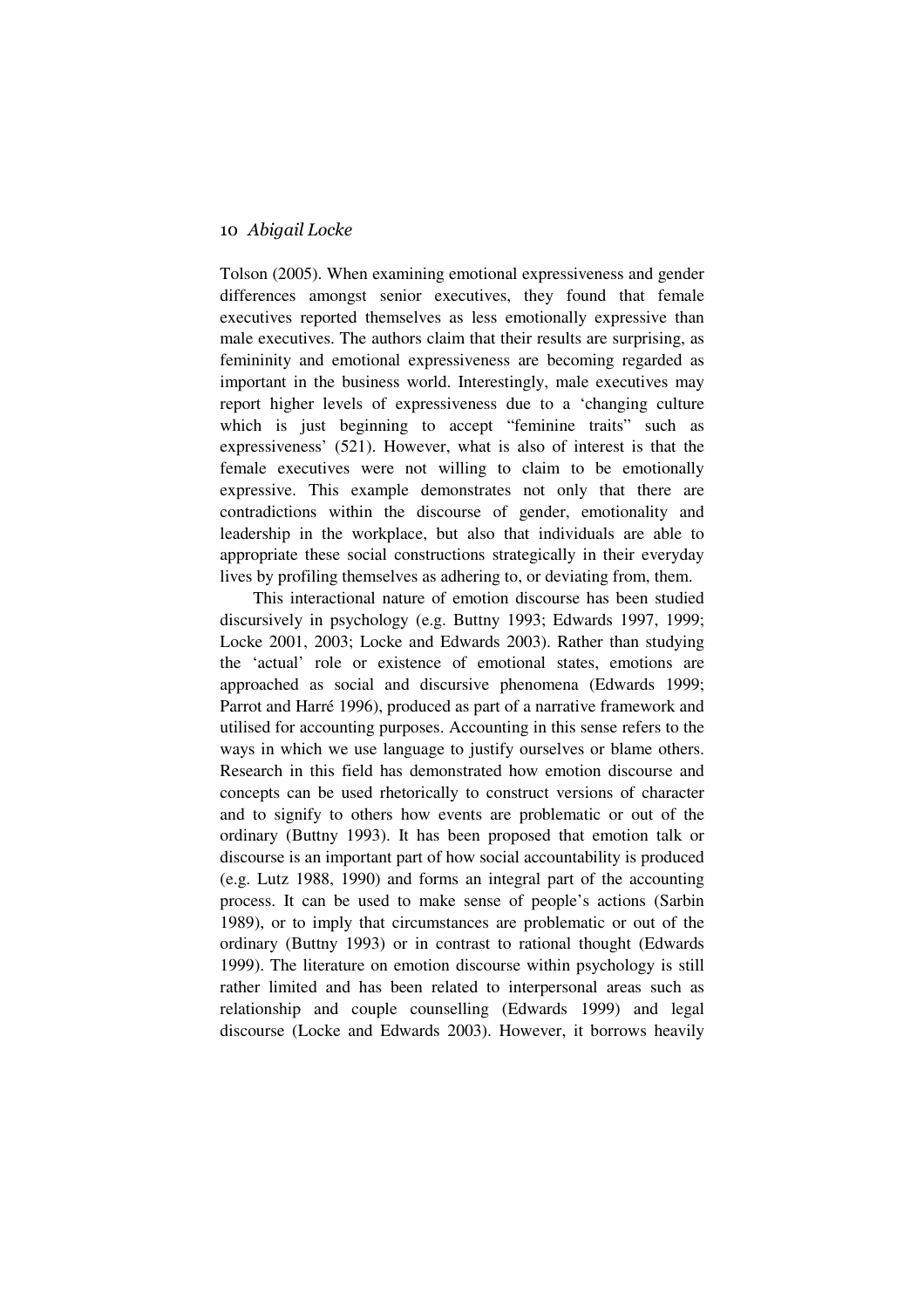from the sociology of emotion that is firmly routed in socialconstructionist ideals (e.g. Denzin 1984). Derek Edwards (1999) proposed a set of rhetorical tropes of emotion discourse such as 'irrational' versus 'rational', and 'event driven' versus 'dispositional', where the emotion is constructed as a reaction to an event or as a dispositional state, i.e. that it is inferred that a particular person has an emotional character.

The following extract will demonstrate some of the rhetorical uses of emotion discourse in action and draws on points made by Locke and Edwards (2003), from the cross-examination of the then President of the United States of America, Bill Clinton. President Clinton is being asked to account for his conduct with Monica Lewinsky, an intern he is accused of having sexual relations with, which he has denied to this point. The extract follows questions from the prosecution asking Clinton to account for his dealings with Ms. Lewinsky in the light of her being called as a witness in the Paula Jones sexual harassment case against him. What is of interest for this chapter is how emotion terms are used rhetorically within discourse to account for one's own behaviour, and to apportion blame to others.

To sketch a context, throughout the cross-examination it has already been claimed that Lewinsky was angry at being unable to see Clinton on a particular day because he was in a meeting with another woman, thus inferring that there was some cause for Lewinsky's upset. Having discussed Lewinsky's anger that day at the White House, Clinton is invited to confirm that *he himself*, and his secretary, Mrs Currie, were 'very irate' with Lewinsky. Q refers to the prosecution and C refers to President Clinton.

#### *Clinton testimony*

- Q: Isn't that correct that you and Mrs Currie were very irate about that
	- [4 second pause]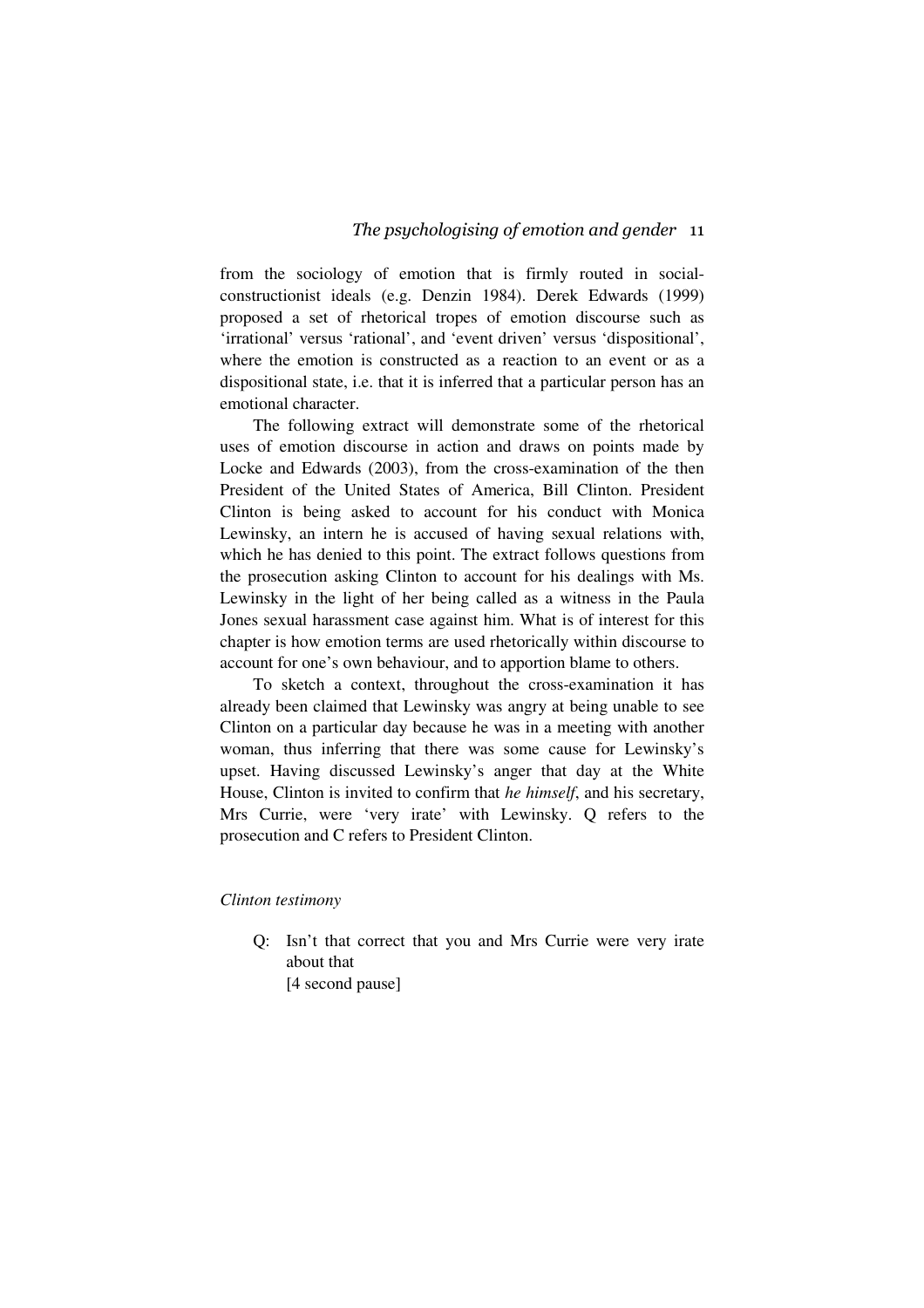C: Well I don't remember all that uh what I remember is that she was very um Monica was very upset, she got upset from time to time,

[10 lines omitted]

C: And I was upset about her conduct. I'm not sure I knew or focused on at that moment exactly the question you ask. I remember I was- I thought her conduct was inappropriate that day.

The prosecutor (Q) invokes both Clinton's personal secretary (Mrs Currie) along with Clinton, as being emphatically, 'very irate' with Lewinsky's actions. In his response, Clinton avoids description of his own emotions and shifts the attribution to Lewinsky: What he *can* recall is how 'upset' *she* was. Not only was Lewinsky memorably upset on that occasion, rather we are immediately informed, that 'she got upset from time to time.' This represents Lewinsky as getting upset not just on the one occasion in question, but repeatedly. It is implied that she was perhaps *prone to* getting upset, such that any pursuit of the reasons for her getting upset, on *any* occasion, might look to reasons within her, and not only to external causes such as what (in this case) Clinton might have done or said to provoke her. Thus there is an important rhetorical move here on Clinton's part, deflecting inquiry away from the proximal causes of Lewinsky's emotions (i.e. potentially his actions), and towards her dispositional tendencies of high emotionality. Rather than being prone to getting upset, Clinton emerges as understandably reactive to specific circumstances, which in this case were Lewinsky's unreasonable demands and reactions. What the analysis here demonstrates is how the rhetorical tropes of reactive versus dispositional emotion work within our everyday discourse to construct characters and versions of events. From this extract we have evidence that being ascribed a high level of emotionality can lead to being situated within a 'discourse of vulnerability': that is, it serves to make the social actor (in this example, female) weaker, and represents them as acting out their passions, rather than taking rational actions.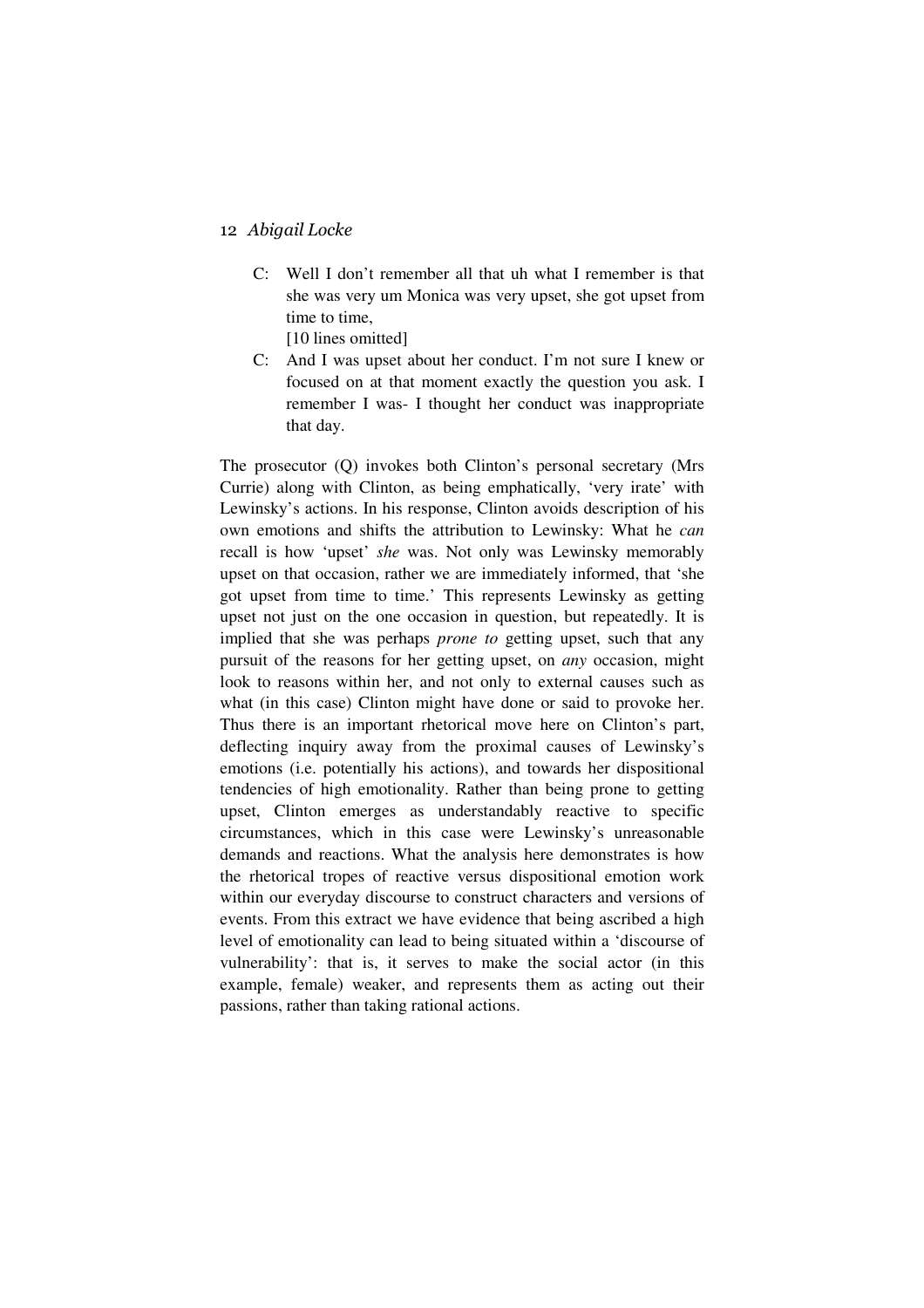## The psychologising of emotion and gender 13

A second example of a discursive study of emotions comes from work by Hannah Frith and Celia Kitzinger (1998), which looks at the ways in which young women use emotion, in particular 'emotion work' as a resource in their accounts of 'saying no' to sexual activity in a relationship. As earlier studies noted, 'emotion work' is regarded by many as a gendered concept, with women performing the majority of emotion work in interactions. Such studies (e.g. Hochschild 1983) use 'emotion work' as an analysts' rather than participants' category, thus viewing accounts as somehow reflecting the 'actual' emotion work taking place. What Frith and Kitzinger argue through an indepth analysis of focus group discussions with young women is that whether women appear to be involved in 'actual' emotion work or not (and they argue, there is no way of knowing this from self-report), 'emotion work' also functions as a useful category for the young women to claim that they have to manage in their interactions with young men. An example of this in practice is given in the extract below. This extract is quoted from Frith and Kitzinger (1998, 311)

## *'Just say no': Emotion work extract*

| $J$ ILL:            | But if you were in a relationship and you said   |
|---------------------|--------------------------------------------------|
|                     | no, then he could end up feeling 'Oh God', you   |
|                     | know, 'what's going on?he could end up           |
|                     | getting really upset about it, and you wouldn't  |
|                     | really want that  If you had a boyfriend and     |
|                     | you said no, then they would think things like – |
| <b>KAREN:</b>       | - 'Oh what's wrong with me? She should enjoy     |
|                     | it.                                              |
| $J$ ILL:            | Yeah, get worried, and think whether you were    |
|                     | still interested or not.                         |
| <b>KAREN:</b>       | Yeah, so you'd have to be very careful –         |
| $JILL$ :            | - and then they might ask questions, and you     |
|                     | might end up saying, 'Well there's nothing       |
|                     | actually wrong'                                  |
| <b>INTERVIEWER:</b> | 'I just don't feel like it, actually'            |
| JILL:               | I think boys would find that very difficult.     |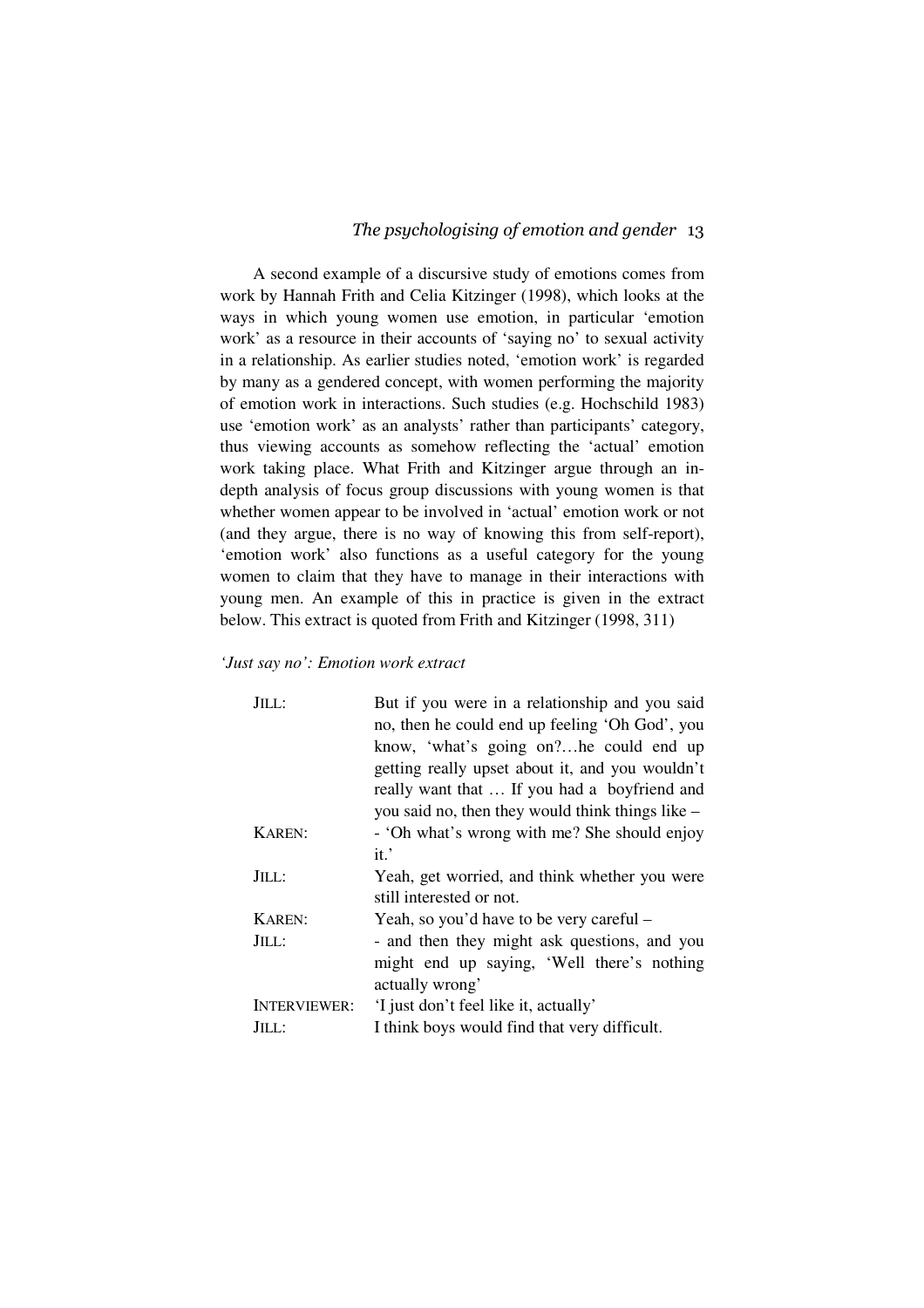KAREN: 'Don't you find me attractive?', and all this stuff, and you think, 'No just …'

As Frith and Kitzinger (1998) note, in this extract all of the participants, including the interviewer, are constructing saying no to sexual activity as something that is accountable, i.e. needs to be justified. They note that in their data, the young women talked in terms of performing this emotion work, as in this case, managing the feelings of the young men when they did not want to sleep with their partners. Frith and Kitzinger argued that rather than demonstrating women did actually perform this emotion work, their talking in such terms portrayed the women as emotionally strong – 'knowledgeable and sophisticated social actors' (312) able to manage the demands of men, whereas their positioning of men in their talk depicts the males 'as emotional weaklings who agonise about their own sexual desirability and performance' (312). The speakers actively voice what the responses would be from these generic males: 'don't you find me attractive?' Frith and Kitzinger (1998) note that for the young women in their sample, and by implication elsewhere, emotion work is used as a resource to maintain the presentation of self (Goffman 1959) and is useful in interaction to manage issues of identity, in particular to portray themselves as strong, young women. If the traditional analyst take to emotion work had been followed, the talk would have been taken as transparent and these specific uses of emotion work would have been overlooked. When we consider the perceived stereotypical relationships between emotion and gender, we can see that a discursive psychological approach, inspired in part by the socialconstructionist movement, offers a differing perspective, one that focuses on what the invocation of emotion talk accomplishes in the local interaction. When we consider perceived relationships between gender and emotion in everyday life, an understanding of how the concepts are used discursively is crucial to see how such discourses operate in shaping, maintaining, and resisting the social order.

*Concluding comments*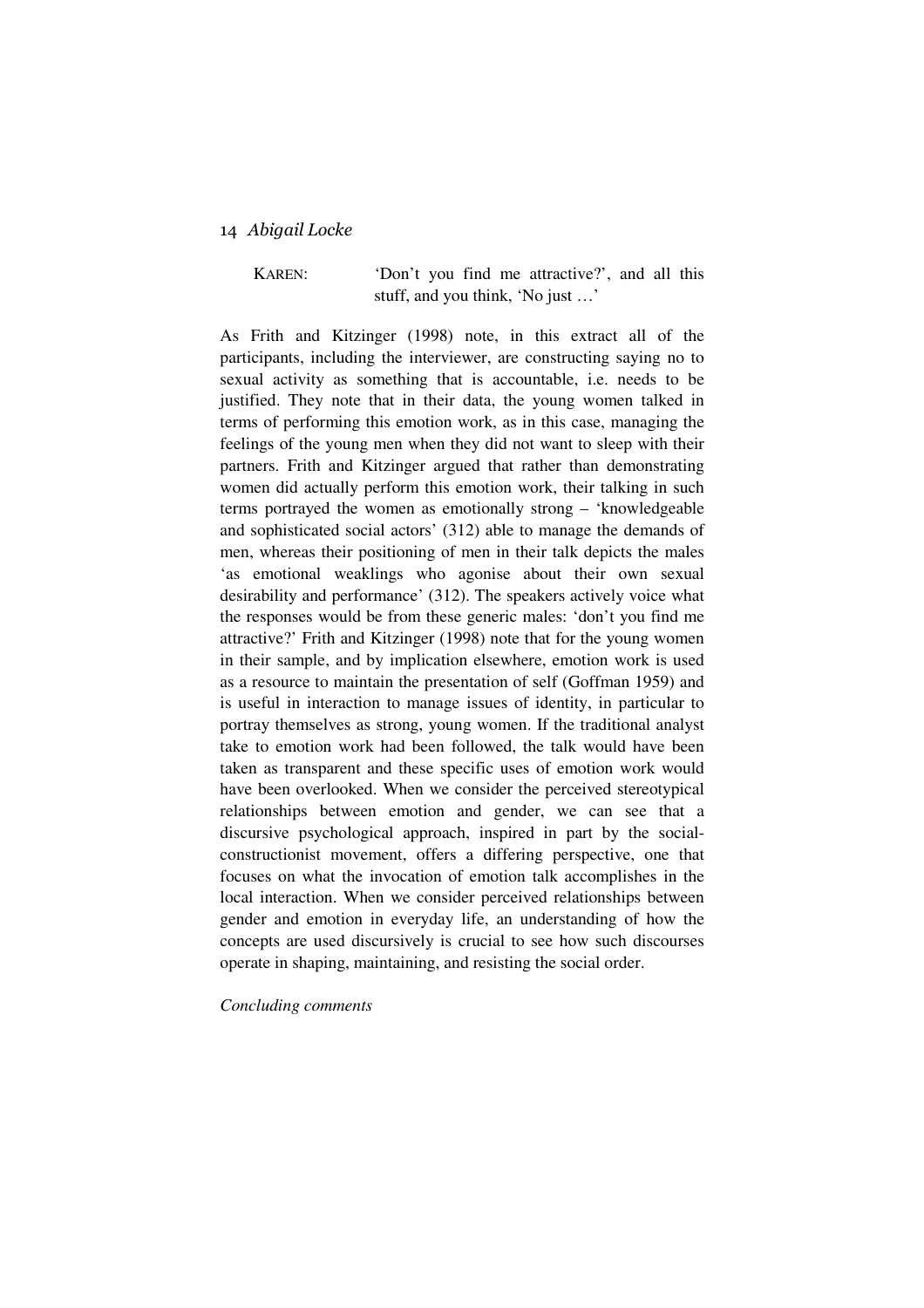## The psychologising of emotion and gender 15

Psychology as a discipline is a 'broad church', operating from a variety of standpoints, from neuroscience to cognitive and social approaches. This essay has focused on the social aspects of psychology and investigated how sex differences in emotions come to be documented and interpreted within psychological theory. Within much of psychology, emotions still form part of a wider essentialist movement. In its search for the 'grand theory' of emotion, a theory that would fit a global, cross-cultural model, psychology has typically overlooked issues to do with society, culture, and power, amongst others. In essence then it has ignored the social construction and contextuality of emotion. This chapter presented the evidence for a social-constructionist view of the emotions and gender, and subsequently introduced the new approach of discursive psychology, which analyses how emotion talk is used as an interactional resource in gendered contexts. We saw on the one hand how it was used by Bill Clinton to construct Monica Lewinsky as having an emotional disposition. On the other, we saw how young women used 'emotion work' as a strategy to manage presentation of themselves when discussing relations with the opposite sex. Both of these avenues of investigation were made possible by the advent of social constructionism into psychology.

Whilst social-constructionist and discursive approaches to emotion have allowed a thorough reconsideration and reframing of social psychology, it has recently been suggested that yet another new approach is called for. Greco and Stenner (2008) argue that since emotion is where the different areas of psychology converge, the time has come to study emotion from transdisciplinary perspectives (see also Brown and Stenner 2009). Until we do so, they argue, we will never completely understand the phenomenon of emotion. However this new field of 'Affective Science' develops, it is certain that the relation between emotions, sex and gender will remain a topic for discussion.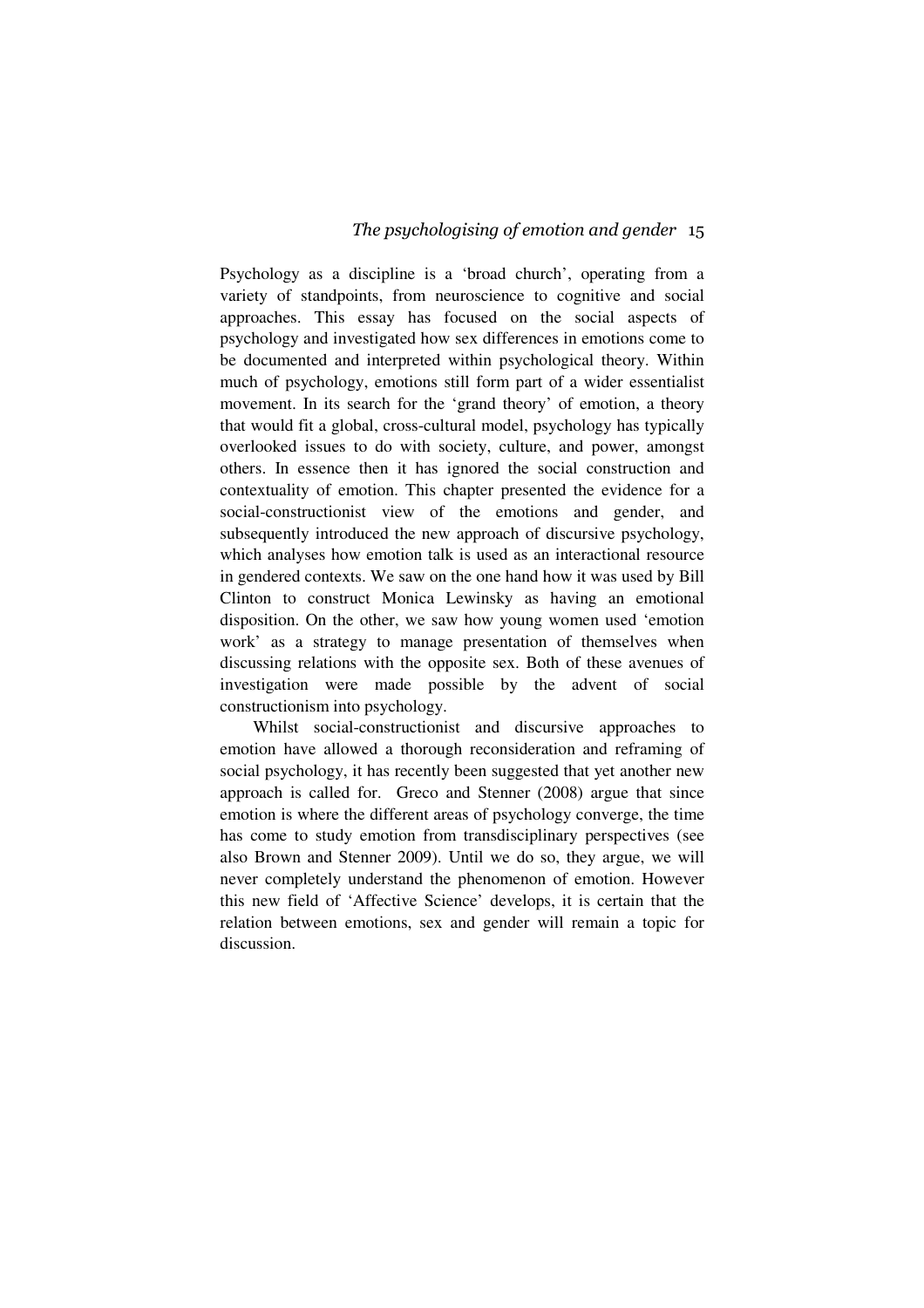## **References**

- Arnold, Magda B. 1960. *Emotion and personality (2 volumes).* New York: Columbia.
- Brebner, John. 2003. Gender and emotions. *Personality and individual differences* 34: 387-394.

Brody, Leslie. R. 2000. The socialization of gender differences in emotional expression: Display rules, infant temperament, and differentiation. In *Gender and emotion: Social psychological perspectives,* ed. Agneta H. Fischer, 24-47. Cambridge: Cambridge University Press.

- Brown, Steve. D. and Paul Stenner. 2009. *Psychology without foundations: History, philosophy and psychosocial theory: Constructionism, mediation and critical psychology*. London: Sage.
- Burr, Vivien. 1995. *An introduction to social constructionism.*  London: Routledge.
- Burr, Vivien. 1998. *Gender and social psychology.* London: Routledge.
- Burr, Vivien. 2003. *Social constructionism.* Second Edition. London: Routledge.
- Butler, Judith. 1990. *Gender trouble: Feminism and the subversion of identity*. London: Routledge.
- Buttny, Richard. 1993. *Social accountability in communication*. London: Sage.
- Cameron, Deborah. 2007. *The myth of Mars and Venus: Do men and women really speak different languages?* Oxford: Oxford University Press.
- Callahan, Jamie L., Michael G. Hasler and Homer Tolson. Perceptions of emotion expressiveness: Gender differences among senior executives. *Leadership and Organisation Development Journal* 26: 512-28.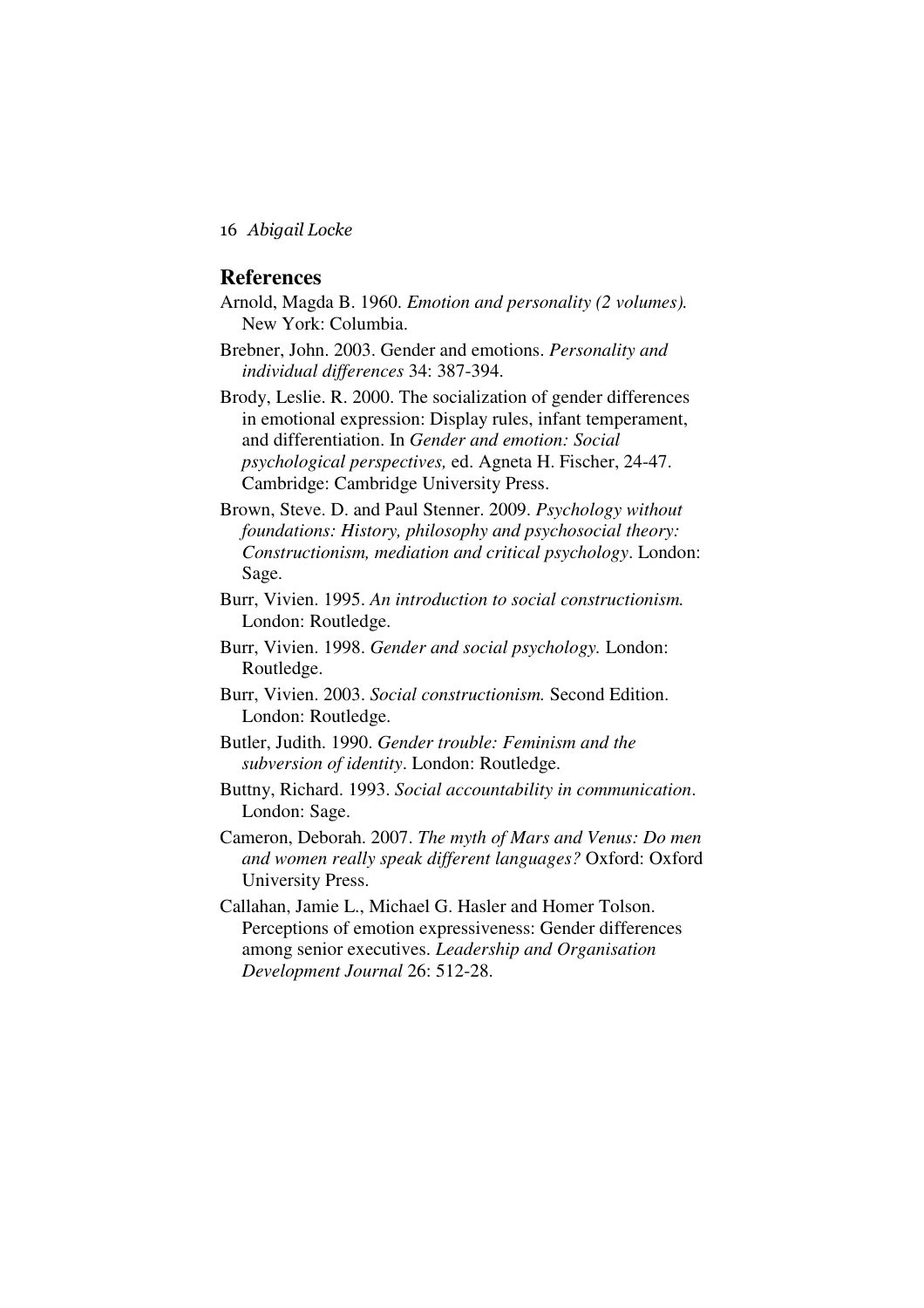- Clore, Gerald L., Allan Ortony and Mark A. Foss. 1987. The psychological foundations of the affective lexicon. *Journal of Personality and Social Psychology* 53: 751-66.
- Darwin, Charles. 1871. *The expression of emotions in animals and man.* London: John Murray.
- Davidson, Richard J. 2000. Cognitive neuroscience needs affective neuroscience (and vice versa). *Brain & cognition* 42: 89-92.
- Denzin, N. 1984. *On understanding emotion*. London: Jossey-Bass.
- Edwards, Derek. 1997. *Discourse and cognition*. London: Sage.
- Edwards, Derek. 1999. Emotion discourse. *Culture & psychology* 5: 271-291.
- Eisenberg, Nancy, Amanda Cumberland and Tracy L. Spinrad. 1998. Parental socialization of emotion. *Psychological inquiry* 9: 241–273.
- Ekman, Paul. 1992. Are there basic emotions? *Psychological review* 99: 550-3.
- Fischer, Agneta H. 1993. Sex differences in emotionality: Fact or Stereotype? *Feminism and psychology* 3: 303-318. London: Sage.
- Fischer, Agneta H., ed. 2000. *Gender and emotion: Social psychological perspectives.* Cambridge: Cambridge University Press.
- Fivush, Robyn and Janine P. Buckner. 2000. Gender, sadness and depression: The development of emotional focus through gendered discourse. In *Gender and emotion: Social psychological perspectives,* ed. Agneta H. Fischer, 232-53. Cambridge: Cambridge University Press.
- Frankenhaeuser, M., E. Dunne and U. Lundberg. 1976. Sex differences in sympathetic adrenal medullary reactions induced by different stressors. *Psychopharmacology 47*: 1-5.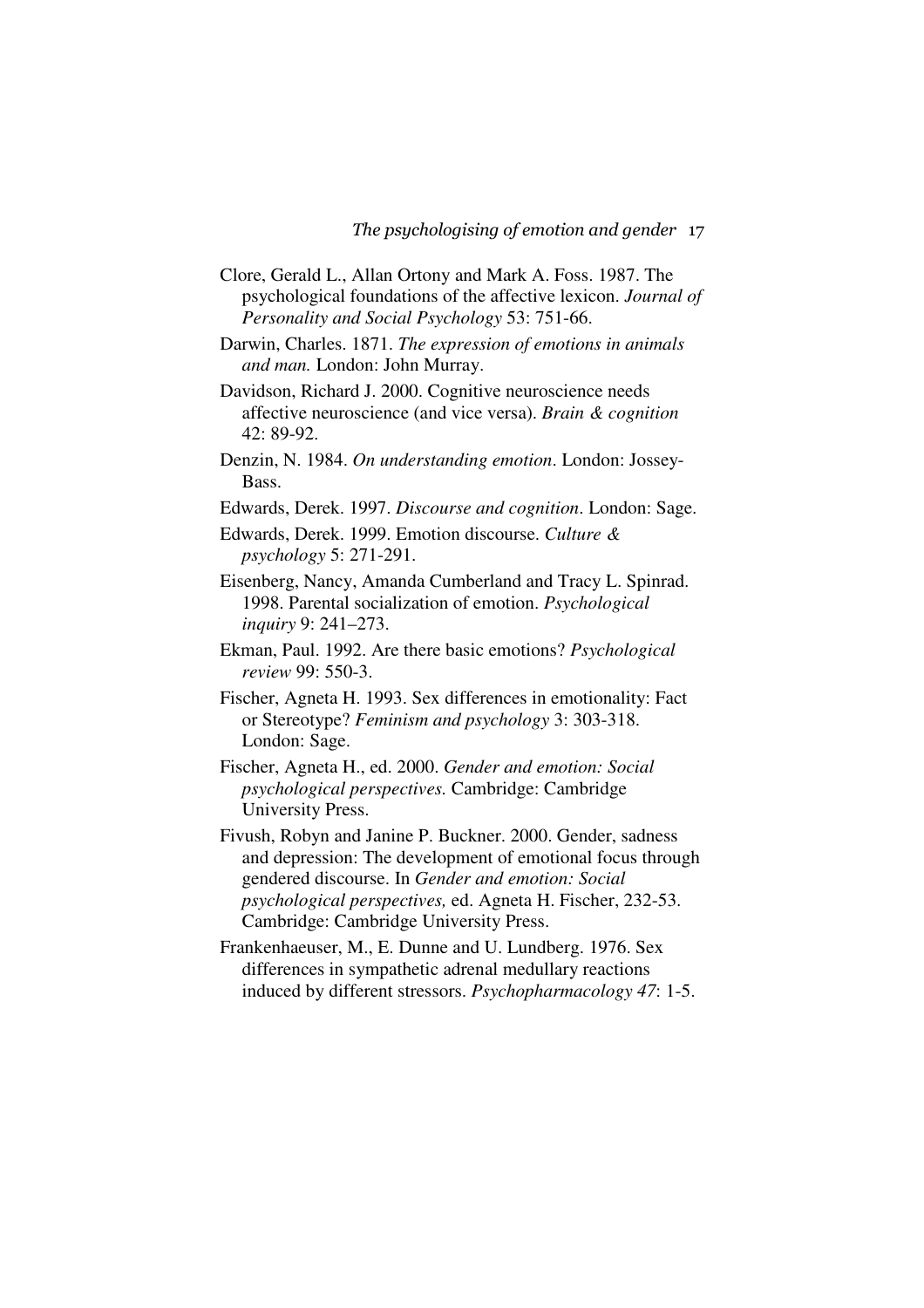- Frijda, Nico H. 1994. Universal Antecedents Exist and are Interesting. In *The nature of emotion: fundamental questions*, eds. Paul Ekman and Richard Davidson, 155-63. Oxford: Oxford University Press.
- Frith, Hannah and Celia Kitzinger. 1998. Emotion work as a participant resource. *Sociology* 32: 299-320.
- Geertz, Clifford. 1973. *The Interpretation of cultures.* New York: Basic Books.
- Gergen, K. J. 1996. Metaphor and monophony in the  $20^{\text{th}}$ century psychology of emotions. In *Historical dimensions of psychological discourse,* eds. Carl .F. Graumann and Kenneth J. Gergen, 60-82. Cambridge: Cambridge University Press.
- Gergen, Kenneth J. 1999. *An invitation to social constructionism*. London: Sage.
- Glenberg, Arthur, M., Bryan J. Webster, Emily Mouilso, David Havas and Lisa M. Lindeman. 2009. Gender, emotion, and the embodiment of language comprehension. *Emotion review* 1: 151-61.
- Goffman, Erving. 1959. The presentation of self in everyday life. London: Penguin.
- Goleman, Daniel. 1996. *Emotional Intelligence. Why it can matter more than IQ*. London: Bloomsbury.
- Greco, Monica and Paul Stenner. 2008. *Emotions: A reader*. London: Routledge.
- Gur, Ruben C., Faith Gunning-Dixon, Warren B. Bilker and Raquel E. Gur. 2002. Sex Differences in temporo-limbic and frontal brain volumes of healthy adults. *Cerebral cortex* 12: 998-1003.
- Hall, Judy A. 1984. *Nonverbal sex differences: Communication accuracy and expressive style*. Baltimore, MD: The Johns Hopkins University Press.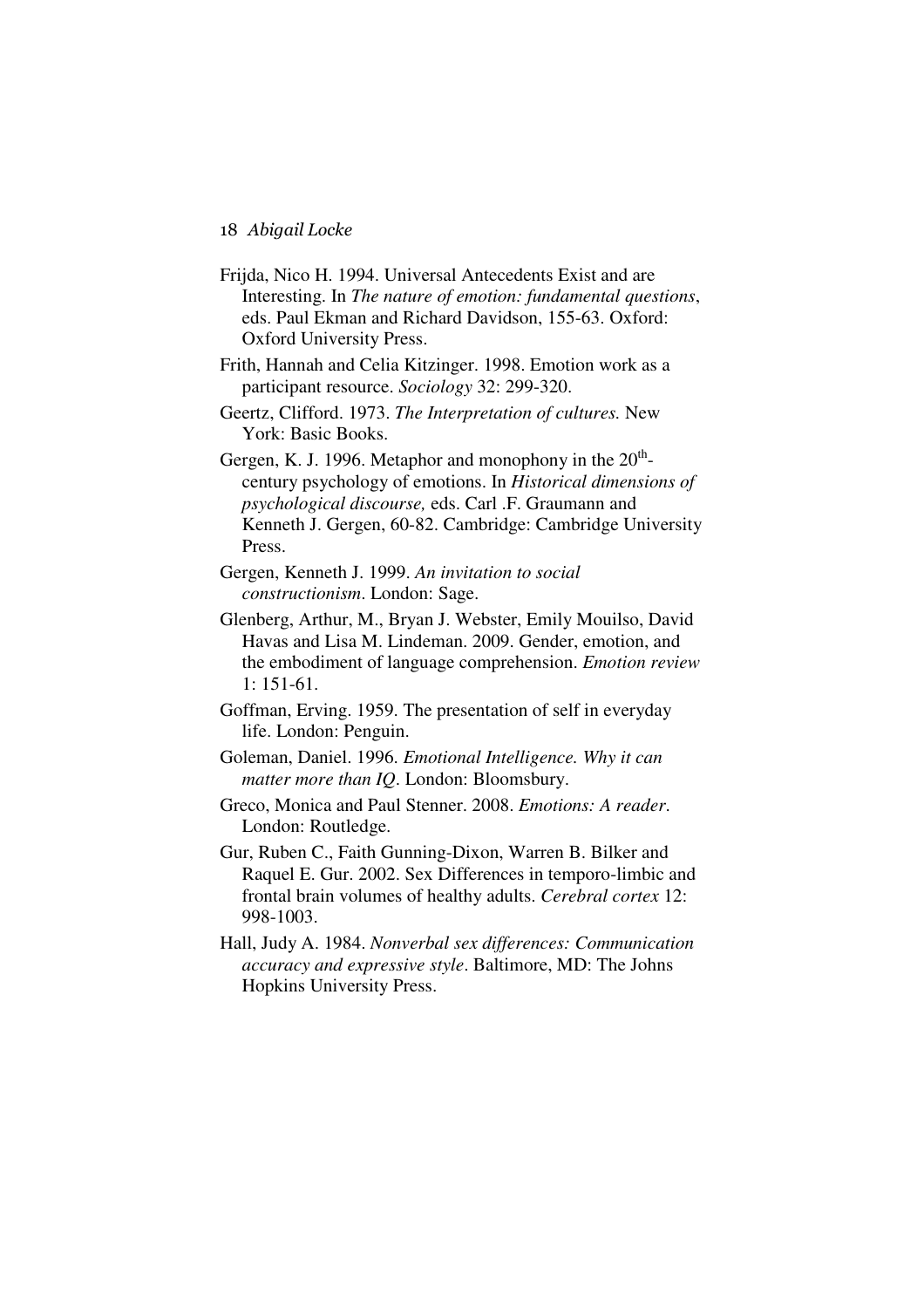- Hall, Judy A., Jason D. Carter and Terrence G. Horgan. 2000. Gender differences in nonverbal communication of emotion. In *Gender and emotion: Social psychological perspectives,*  ed. Agneta H. Fischer, 97-117. Cambridge: Cambridge University Press.
- Harré, Rom. 1983. *Personal being: A theory for individual psychology.* Oxford: Blackwell.
- Heelas, Paul 1996. Emotion Talk across Cultures. In *The emotions: Social, cultural and biological dimensions*, eds. Rom Harré and W. Gerrod Parrott, 171-99. London: Sage.
- Hochschild, Arlie R. 1983. *The managed heart: commercialisation of human feeling*. Berkeley, CA: University of California Press.
- Hollway, Wendy. 2006. *The capacity to care. Gender and ethical subjectivity*. London: Routledge.
- Hunter, Billie and Ruth Deery. 2009. *Emotions in midwifery and reproduction*. London: Palgrave Macmillan.
- Hutson-Comeaux, Sarah L. and Janice R. Kelly. 2002. Gender stereotypes of emotional reactions: How we judge an emotion as valid. *Sex Roles* 47: 1-10.
- Izard, Carroll Ellis. 1991. *The psychology of emotions*. Amsterdam: Kluwer Academic.
- Jakupcak, Matthew, Kristalyn Salters, Kim L. Gratz and Lizabeth Roemer. 2003. Masculinity and emotionality: An investigation of men's primary and secondary emotional responding. *Sex Roles* 49: 111-120.
- James, William. 1884. What is an emotion? *Mind* 9:188-205.
- Jansz, Jeroen. 2000. Masculine identity and restrictive emotionality. In *Gender and emotion: Social psychological perspectives,* ed. Agneta H. Fischer, 166-86. Cambridge: Cambridge University Press.
- Kagan, Jerome. 2007. *What is emotion? History, measures and meanings*. London: Yale University Press.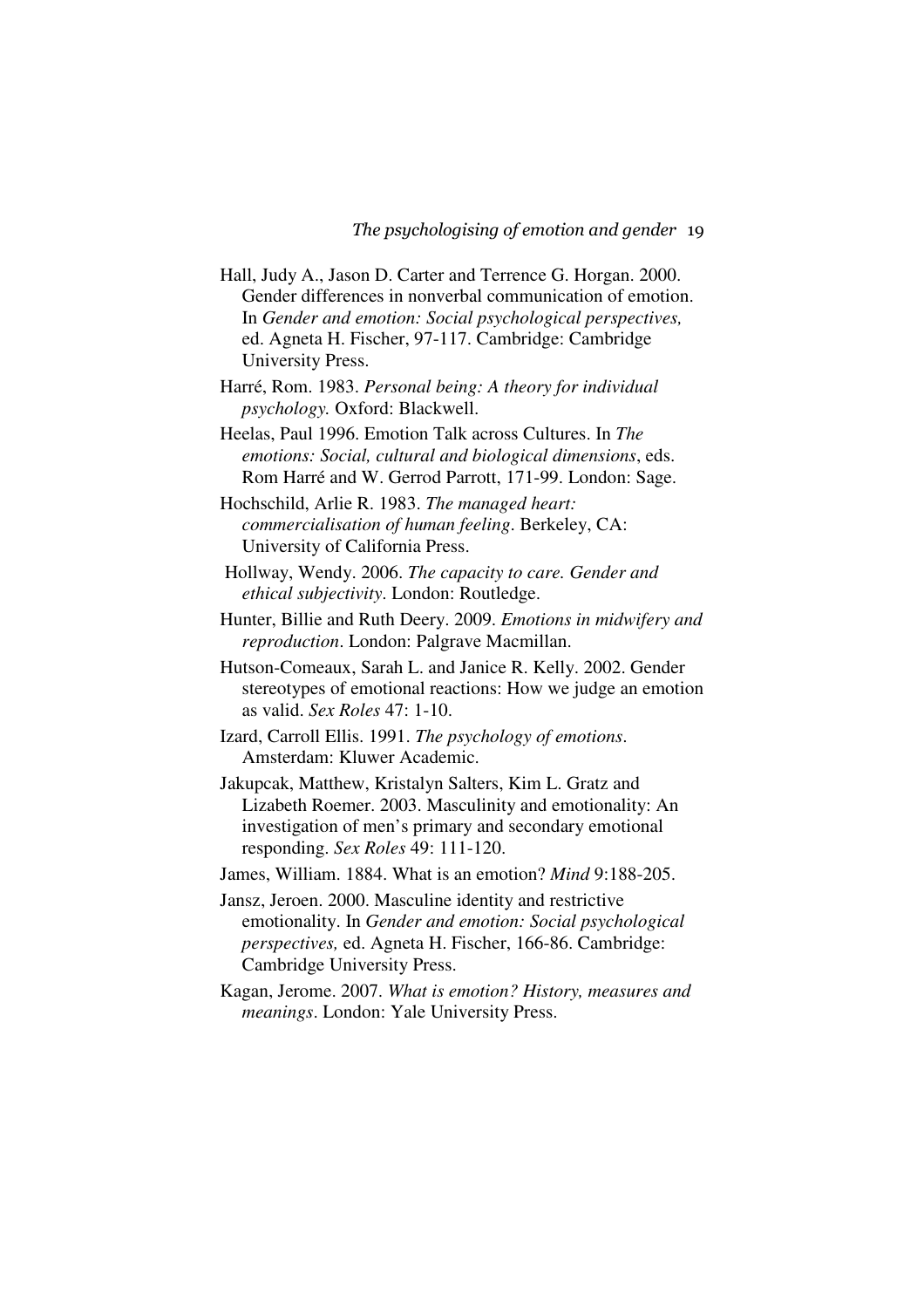- Kring, Ann M. and Alan H. Gordon. 1998. Sex differences in emotion: Expression, experience, and physiology. *Journal of personality and social psychology* 74: 686-703,
- Langford, Wendy. 1999. *Revolutions of the heart. Gender, power and the delusions of love*. London: Routledge.
- Lazarus, Richard. 1994. Universal antecedents of the emotions. In *The nature of emotion: Fundamental questions*, eds. P. Ekman and R. J. Davidson, 208-16. Oxford: Oxford University Press.
- Ledoux, Joseph E. 1995. Emotion: clues from the brain. *Annual review of psychology* 46: 209-35.
- Locke, Abigail. 2001. Reconstructing female emotionality. *Social psychological review* 3: 16-26.
- Locke, Abigail 2003. 'If I'm not worried, I'm nervous, does that make sense?': The use of emotion concepts by athletes in accounts of performance. *Forum: Qualitative social research*  4:1: 41 paragraphs*.*
- Locke, Abigail and Derek Edwards. 2003. Bill and Monica: Memory, emotion and normativity in Clinton's Grand Jury testimony. *British Journal of Social Psychology* 42: 239-56.
- Lupton, Deborah. 1998. *The Emotional Self*. London: Sage.
- Lutz, Catherine A. 1988. *Unnatural emotions*: *Everyday sentiments on a Micronesian atoll and their challenge to Western theory*. Chicago: University of Chicago Press.
- Lutz, Catherine A. 1990. Engendered emotion: Gender, power, and the rhetoric of emotional control in American discourse. In *Language and the politics of emotion,* eds. Catherine A. Lutz and Lila Abu-Lughod, 151-70. Cambridge: Cambridge University Press.
- Lyons, Antonia. 2009. Masculinities, femininities, behaviour and health. *Social and personality psychology compass* 3: 394-412.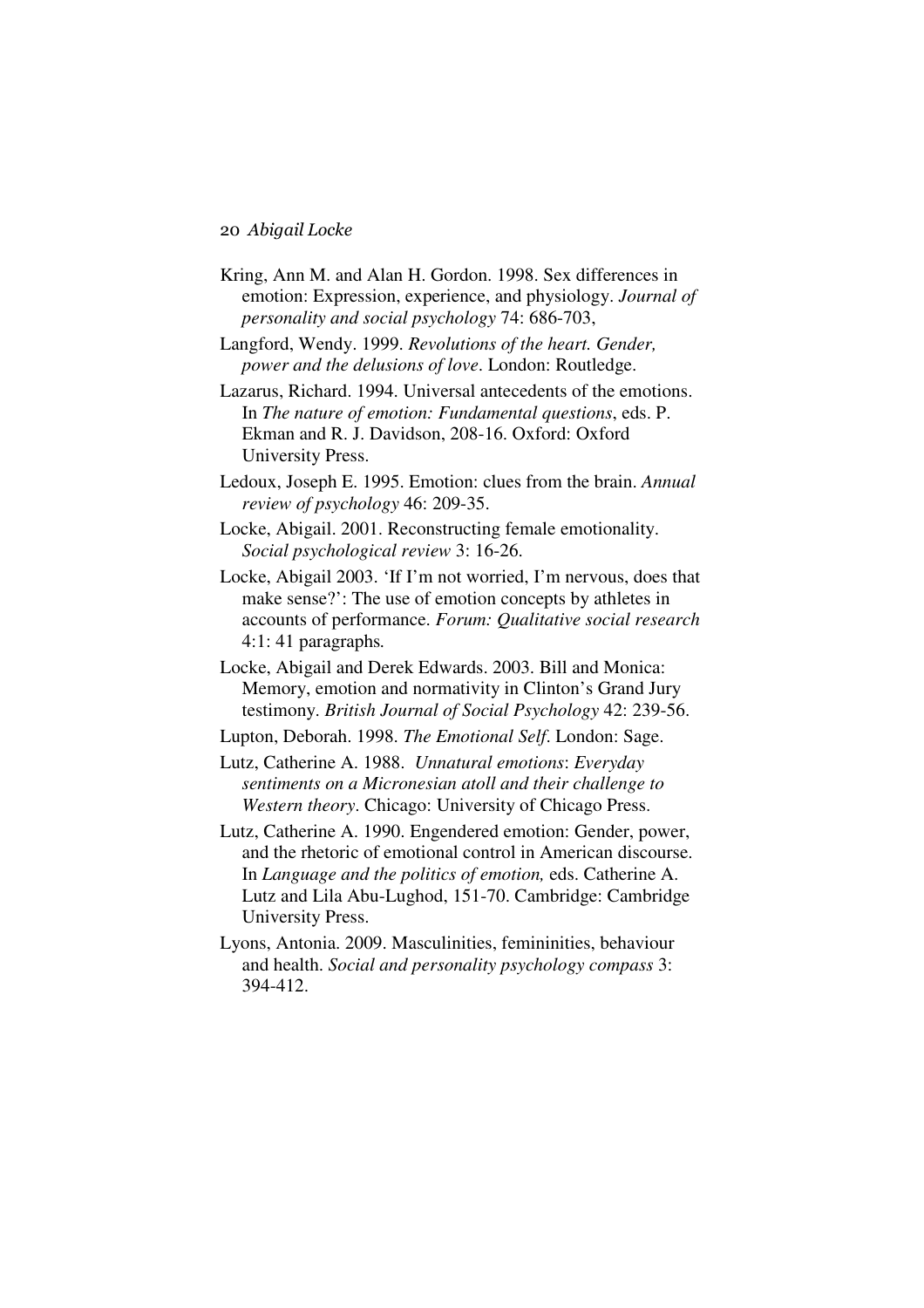- Panksepp, Jaak. 1992. A critical role for affective neuroscience in resolving what is basic about basic emotions. *Psychological review* 99: 554-60.
- Parrott, W. Gerrod. 1995. The heart and the head: Everyday conceptions of being emotional. In *Everyday conceptions of emotion: An introduction to the psychology, anthropology, and linguistics of emotion*, eds. James A. Russell, Jose-Miguel Fernande-Dols, Anthony S.R. Manstead and Jane C. Wellencamp, 73-84. Dordecht: Kluwer.
- Parrott, W. Gerrod and Rom Harré. 1996. *Overview.* In *The emotions: Social, cultural and biological dimensions*, eds. Rom Harré and W. Gerrod Parrott, 1-20. London: Sage.
- Rosaldo, Michelle Z. 1980. *Knowledge and passion: Ilongot notions of self and social life.* Cambridge: Cambridge University Press.
- Shields, Stephanie A. 2002. *Speaking from the heart: Gender and the social meaning of emotion*. Cambridge: Cambridge University Press.
- Shields, Stephanie, A., Dallas N. Garner, Brooke Di Leone and Alena M. Hadley. 2008. Gender and emotion. In *Handbook of the Sociology of Emotions*, eds. Jan E. Stets and Jonathan H. Turner, 63-83. New York: Springer.
- Shields, Stephanie A. and Jill J. Crowley. 1996. Appropriating questionnaires and rating scales for a feminist psychology: A multi-method approach to gender and emotion. In *Feminist social psychologies. International perspectives*, ed. Sue Wilkinson, 218-32. Buckingham: Open University Press.
- Simon, Robin W. and Leda E. Nath. 2004. Gender and emotion in the United States: Do men and women differ in self-reports and feelings of expressive behaviour. *The American Journal of Sociology* 109: 1137-76.
- Tannen, Deborah. 1990. *You just don't understand. Women and men in conversation*. London: Virago.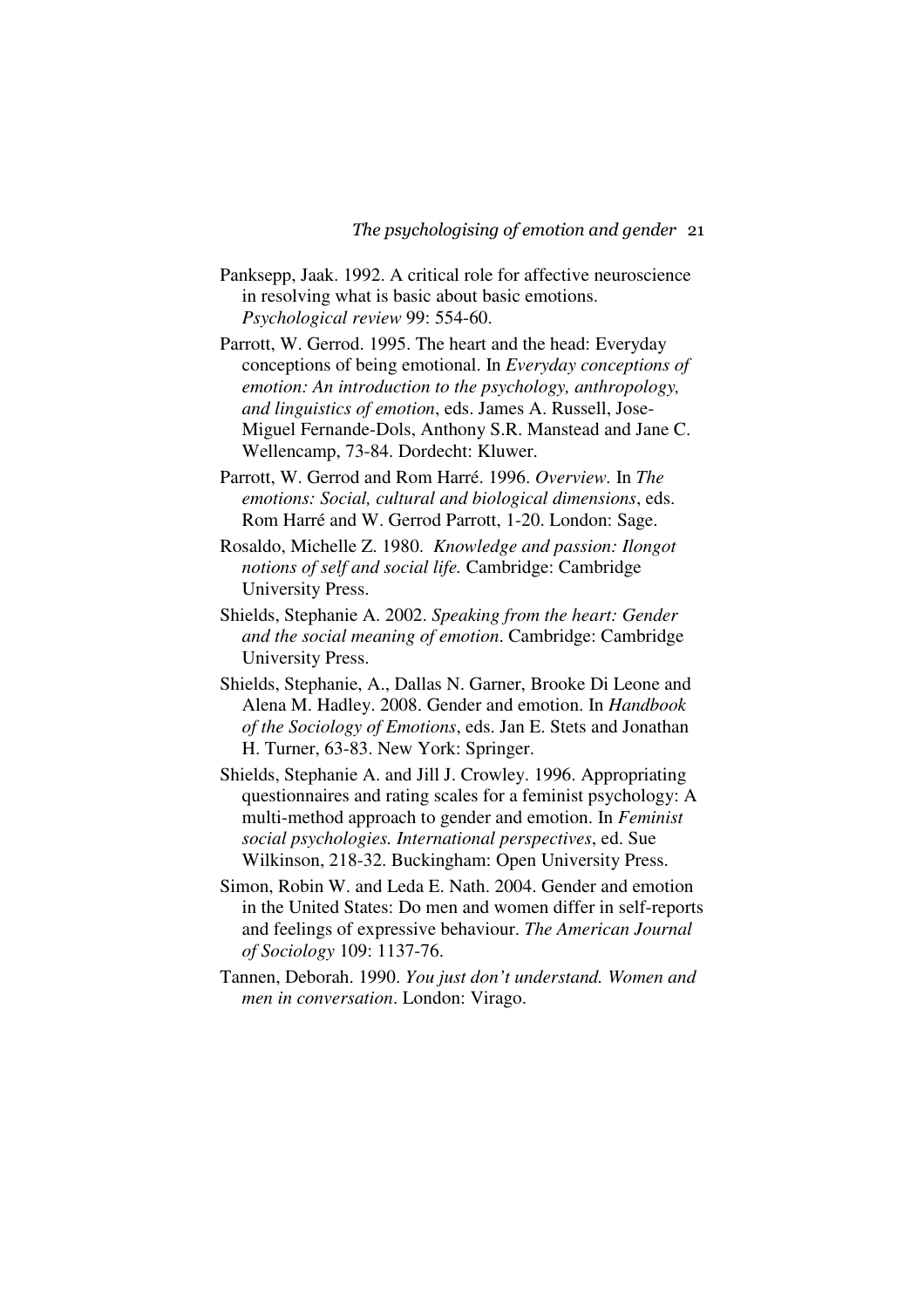- Theodosius, Catherine. 2008. *Emotional labour in health care: The unmanaged heart of nursing*. London: Routledge.
- Timmers, Monique, Agneta H. Fischer and Antony S. R. Manstead. 2003. Ability versus vulnerability: Belief about men's and women's emotional behaviour. *Cognition and Emotion* 17: 41-63.
- Widen, Sherri C. and James A. Russell. 2002. Gender and preschoolers' perception of emotion. *Merrill-Palmer Quarterly* 48: 248-62.